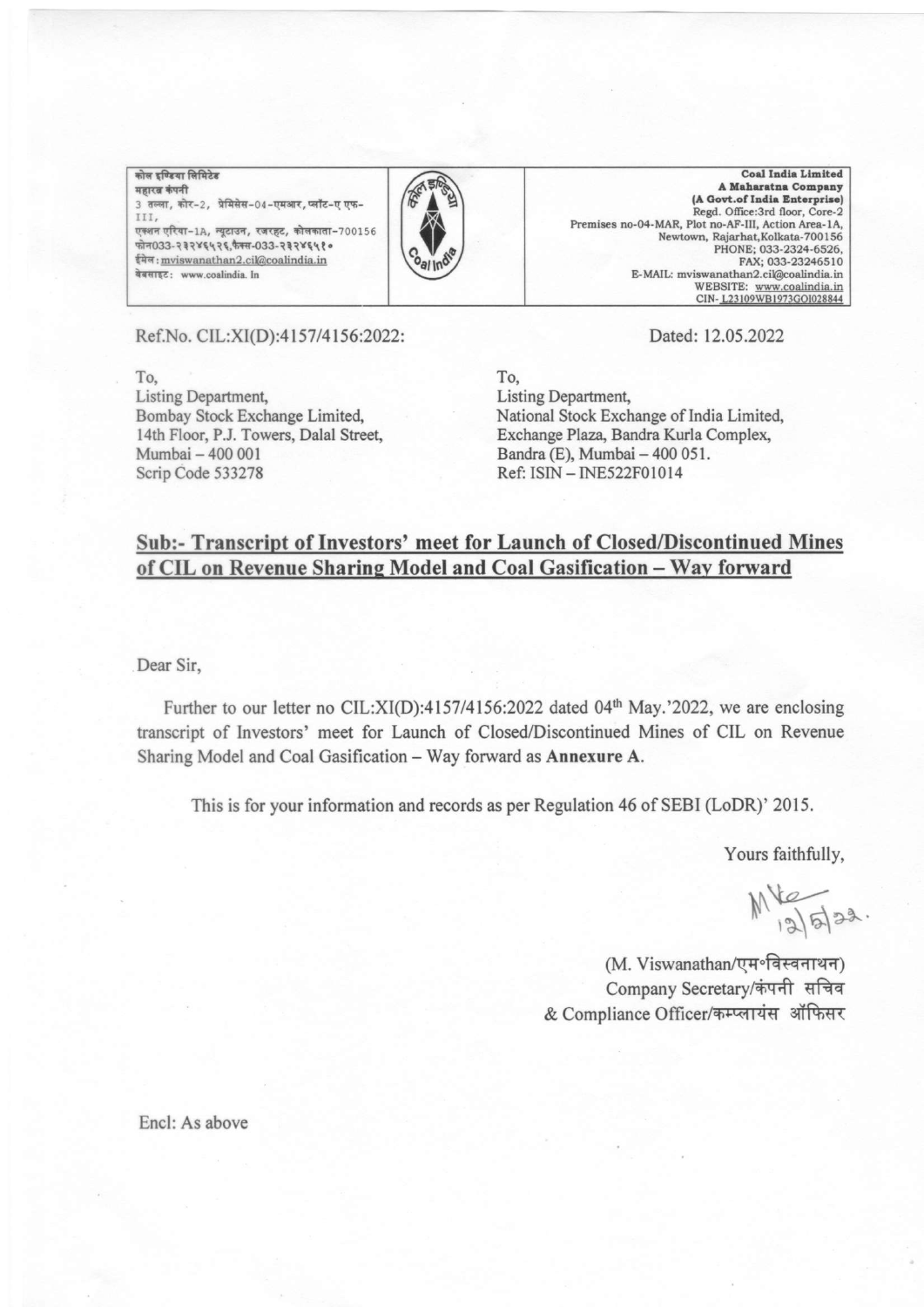### **Session-1**

**Anchor:** A very good morning everybody. It gives me immense delight in extending a hearty welcome to all of you especially the hon'ble ministers, and esteemed dignitaries seated on the dias along with all you invitees for the investor's meet for launch of closed discontinued mines of Coal India limited on revenue sharing model and coal gasification way forward organized by Ministry of Coal, Government of India with coal India limited and FICCI as program partners. Ladies and Gentlemen, this event is divided into two sessions. The first one comprising stakeholders consultation will involve the launch of closed discontinued mines of CIL on revenue sharing model with the private sector. There are many mines which were discontinued and closed in the past by CIL due to several reasons and these could be reopened and productively brought into operation with the partnership of private sector. Collaboration with the private sector on revenue sharing model to produce coal from discontinued closed mines will enhance productivity, efficiency, and will be able to produce additional coal required for the demand across sectors. The second session will discuss issues related to scaling up of coal gasification with a focus on the need for a suitable business model for coal gasification to promote private investments, development of indigenous gasification technology on a commercial scale, and suitable policy provision for marketing of an indigenous product derived from coal gasification. Ladies and gentlemen, with those words and in keeping with the Indian tradition, the inauguration will be done by lighting the auspicious ceremonial lamp, and to do the honors, I invite our Chief Guest Shri Pralhad Joshi, Hon'ble Minister of Coal Mines and Parliamentary Affairs, Government of India, our Guest of Honour Shri Raosaheb Patil Danve, Hon'ble Minister of State for Rail, Coals and Mines, Government of India along with Dr. A.K Jain, Secretary Ministry of Coal, Government of India. I also request Shri Pramod Agarwal Chairman of Coal India Ltd, Shri M. Nagaraju, Ministry of Coal, Government of India, and Shri Jeet Adani, Vice President, Group Finance, Adani Group to please join in. Sir, please.

Deepen Lokana Jayati, Deepastejo Mayahasmritaha, Chaturvarga Prado Deepan, Tasmad Deep Yajetpriye. This Couple in Sanskrit translates: "The lamp is luminous, its radiance grants victory, its light imparts Dharma, Artha, Kama, and Moksha that is righteousness, prosperity, pleasure, and emancipation. This is the significance of lighting a lamp and hence a lamp should be lit. Lamp as we know is also a symbol of knowledge. Sir one group picture, please. Thank you, you may please take your seats.

We will now welcome the Hon'ble guest and esteemed dignitaries with bouquets of flowers. I request Shri Pramod Agarwal, Chairman of Coal India Ltd to please offer a bouquet of flowers to our Chief Guest Shri Pralhad Joshi, Hon'ble Minister of Coal Mines and Parliamentary Affairs, Government of India. Please welcome our Guest of Honour, Shri Rao Saheb Patil Danve, Hon'ble Minister of State for Rail, Coals and Mines, Government of India, and Dr. A.K Jain, Secretary Ministry of Coal, Government of India. Thank you, Mr. Agarwal. I will now request Mr. D. Veera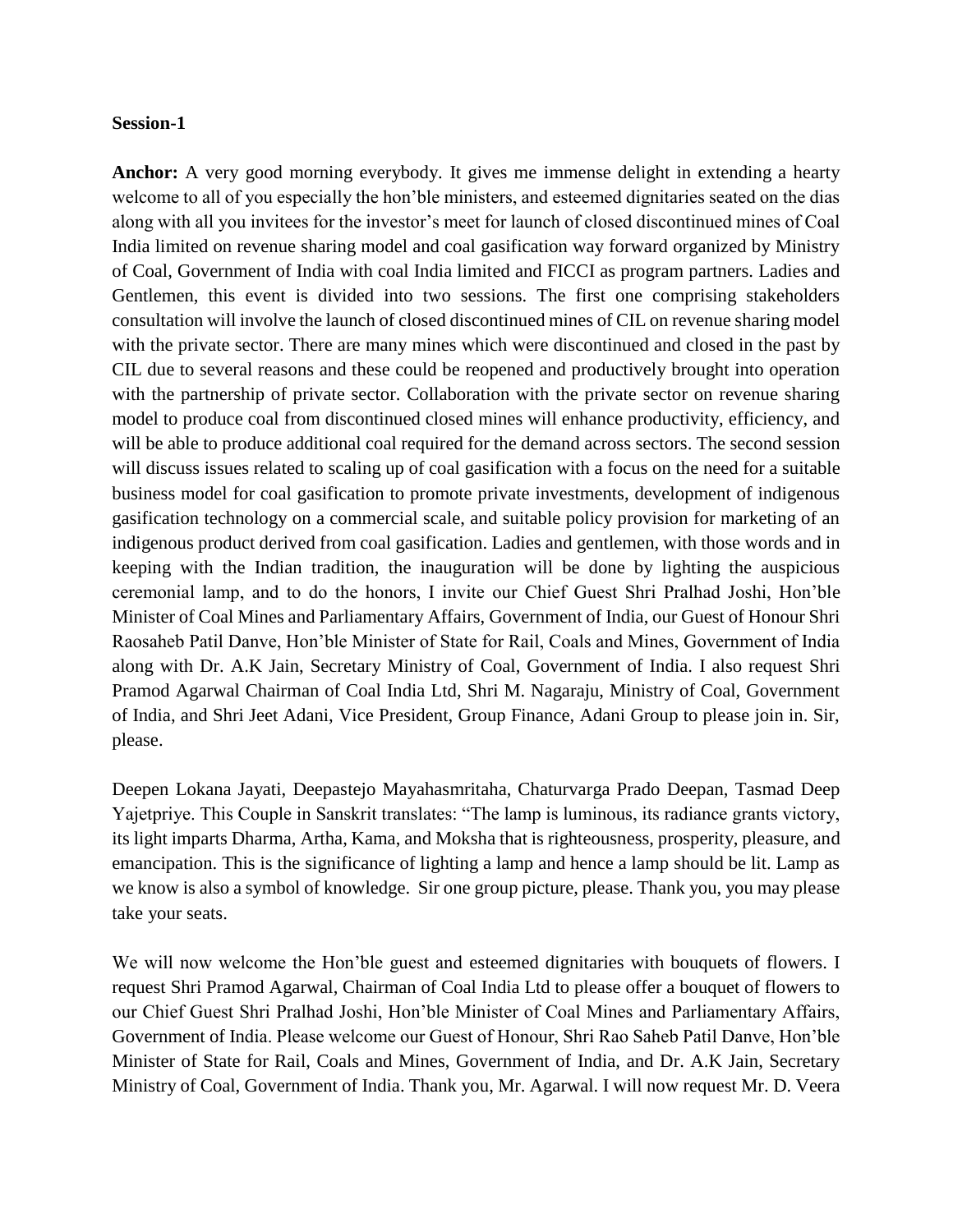Reddy, Director - Technical, Coal India Ltd, to please welcome Shri Pramod Agarwal, Chairman Coal India LTD, with a bouquet of flowers. Sir here. Shri M. Nagaraju, Additional Secretary Ministry of Coal, Government of India and Shri Jeet Adani, Vice President, Group Finance Adani Group. Thank You, Mr. Reddy. Ladies and Gentlemen let us start the first session on the launch of closed discontinued mines of CIL on revenue sharing model. We have with us Shri Pramod Agarwal, Chairman Coal India Ltd. and Indian Administrative Service Officer of Madhya Pradesh cadre 1991 batch. He is the chairman of CIL, the world's largest coal-producing company. Prior to this, he was principal secretary of Department of Technical Education, Skill Development and Employment and Department of Labor, Government of Madhya Pradesh. He has 28 years of administrative acumen in various fields of public administration. He was also the managing director of Madhya Pradesh Finance Corporation. He previously served as chairman cum managing director of Madhya Pradesh Paschim Kshetra Vidyut Vitaran Company and also CEO of Madhya Pardesh Rural Development Authority. He holds a B. Tech in Civil Engineering from IIT Mumbai and an M. Tech in Design Engineering from IIT Delhi. I will request Shri Pramod Agarwal, Chairman of Coal India Limited for the welcome address. Sir.

**Shri Pramod Aggarwal:** Mananiya Mantri ji Koyala Khan avam Parliament Affairs, Mananiya Rajya Mantri ji, Koyala Khan, Adarniya Secretary Koyala, Dr. Anil Jain, mere saathi Nagaraju, Jeet Adani ji, avam upasthiti mitro. Main aap sabka is karyakram mein tahe dil se svaagat karta hun . Main vishesh roop se svaagat karta hun mananiya mantri ji ka mananiya rajaya mantri ji ka jinhone is samay, is karyakram ke liye samay nikala aur is karyakram ko mehtvata pradan ki .Unki upasthiti is baat ko pramannit karti hai ki shasan aur Coal India is karyakram ko aur is scheme ko kitna zyada mahatva deta hai. Pichle kuch varshon mein lagbhag 200 coal mines dhire dhire uthpadan se bahar ho gayi aisa nahi tha ki sabhi mines mein koyala samapt ho gaya tha . Kai aesi mines hai jo ki coal India ke mapdand se uneconomical ho gayi ya aesi kai mines hui jinko ki us samay jo uplabdh technology thi usmein utpadan karna sambhav nahi tha. In sab ko dekhte hue aur ye dhyan rakhte hue ki ab desh ke har economic activity mein niji kshetr ko adhik manyata deni chahiye aur niji punji amntrit kar shayad desh mein efficiency aur badhai ja sakti hai. Isko dekhte hue Coal India ne is scheme ko launch kiya hai. Coal India ne pichle 2-3 saalon mein yeh pryas kiya hai ki apne contracts mein niji bhagidari ko kis prakar se badhaya jaye. Aur is mein sabse pahla prayas ye kiya gaya ki jo saal do saal ke contracts hote the inki avadhi badhakar 6 saal 7 saal tak kiya gaya. Tatpashchat ye prayas kiya gaya ki MDO mode mein 20-25 saal ke liye mines di jaye, aur ismein lagbhag 5 mines di jaa chuki hai aur ye mines badi hai inse aane wale varshon mein lagbhag 100 million ton koyala ka utpadan hoga. Iske pashchat jo band mines thi inko inse kis prakar se rashtr ko kaise lab pahunchaya jaye iske liye pryas kiya gaya aur iske liye MDO mode me isko launch kiya gaya lekin ismein jo financial modeling jo ban rahi thi jismein ki ham ye keh rahe the ki aap hame se uthpadan ka paisa le lo aur coal hame wapis de do . Usmein utna attraction nahi aa paya utna attraction nahi tha isliye ek naya model socha gaya jismein ye kaha gaya ki aap hame kitna revenue doge ye bta do baki coal aap hamare behalf mein bech lena aur market ke jo rates uper niche uska laabh usmein se le sakte hai. Aur ismein kafi logon kafi utsaah dikhaya. Iske liye hum logo ne pura document taiyar kiya aur is document ko do teen baar aap logon se charcha ho chuki hai ek baar Nagaraju ne svayam baithak li thi aur aap logon se charcha ki thi . Taatpashchaat CMPDI ne uska document bnaya aur uspar do baar CMPDI se bhi charcha ho chuki hai . Ye document aaj launch ho jayega is prakar se ye scheme aaj launch ho jayegi aur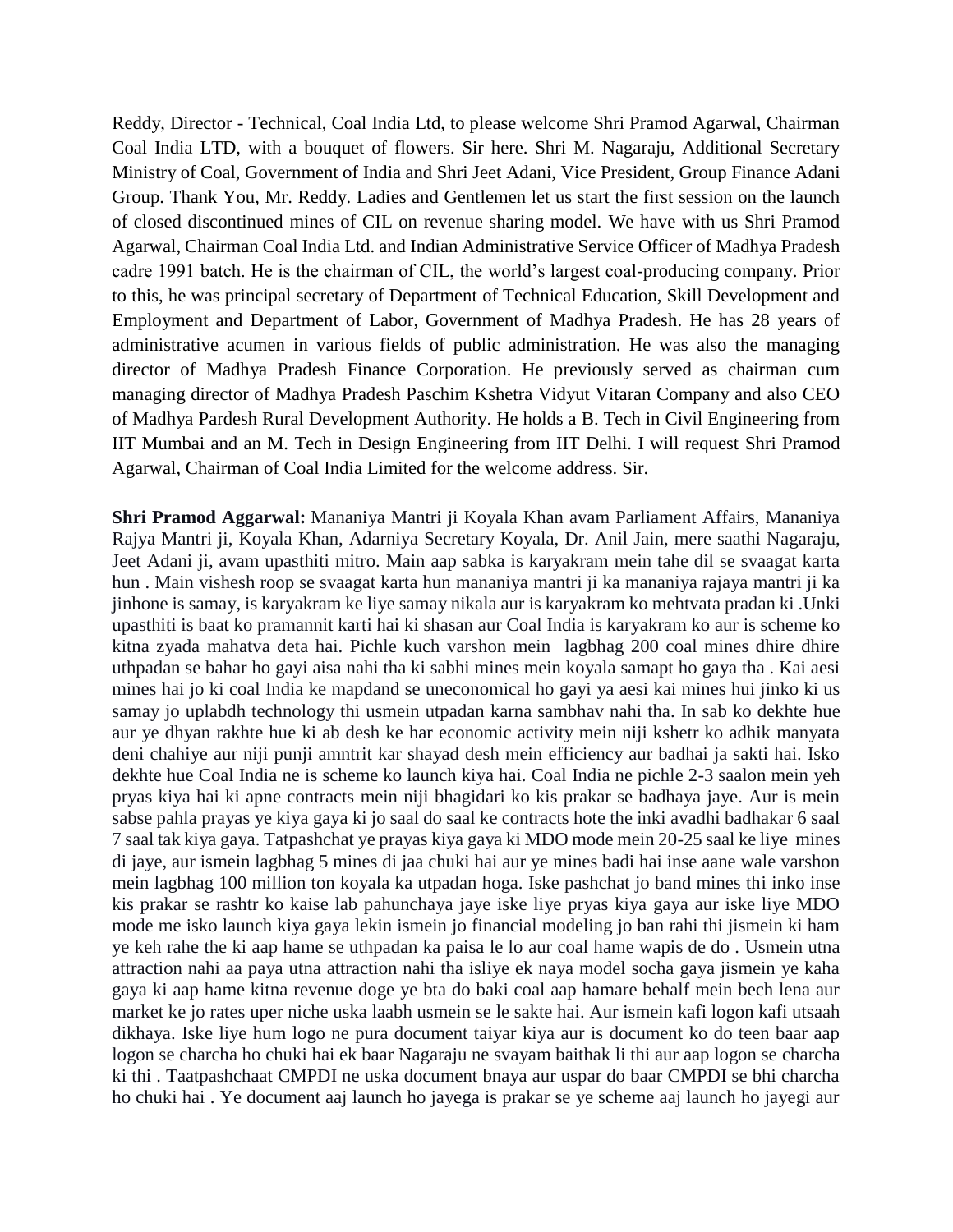kal lagbhag 20 mines hum logo ne identify kar li hai jinka ki dossier taiyaar hai jo kal launch kar diya jayega. Kal tak sabhi websites par dal diya jaega jisme aap sab participate kar sakte hain. Ye dossier chadhane ke pashchat web par chadhane ke pashchat bhi apke pas ek moka rahega prebid conference mein yadi apke kuch vichaar hai apke kuch sujhaav hai inko incorporate karne ke liye Coal India hamesha tatpar rahega, aur is prakar se ye jo document taiyar hoga ye ek wider participation ke baad wider consultation ke baad taiyar hoga aur mujhe puri ummid hai iska labh Coal India ko niji kshetr ko rashtr ko sabse pahle rashtr ko milega . Koyala ke baare mein jo 2 saal pahle 3 saal pahle obituary likhi jaane lagi thi aur logon ne kaha tha ki coal ka samay samapt ho gya hai aaj ke din aesa lgta hai ki ye samapt nhi hua hai aur is samay koyala ki avashyakta desh ko punah pratit ho rhi hai aur aisa lag rha hai ki iska utpadan badhane ke liye jo bhi prayas kiya jaa sakta hai use hame karna chahiye, our isi disha mein ye prayas hai agar ismein 30-40 mines dheere dheere aaegi aur inke utpadakta hum vridhi kar sake tho nishchaya hi hume 20-25 million ton koyala inse prapt hone ki puri sambhavna hai, aur ye koyala kafi high grade ka hoga, aur high grade ka koyala hone ke karan iska mahatv, aur iski upyogita aane wale kafi varshon tak rahegi . Aatha aap log is karyakram mein aae iske liye main punah aap sabko dhanyawad deta hun aur is karyakram mein aap sabka svaagat karta hun. Mujhe puri ummid hai is scheme mein puri bhagidari dekhne ko milegi …. Dhanyawad

**Anchor** – Agarwal ji svaagat sambodhan ke liye bahut shukriya. Thank you Mr. Agarwal for the enrich remarks. Ladies and gentlemen, we are glad to have with us Dr AK Jain Secretary Ministry of Coal Government of India and Indian Administrative Service Officer of the 1986 batch. He has more than 36 years of administrative experience at the policy formulation level in various ministries and departments in the state and Central Government. He has served the Ministry of Petroleum and Natural Gas as Director as well as Joint Secretary. He was also involved in policy formulation and implementation for the upstream and downstream development of the gas sector in India. He holds a BA with Hons in Economics and MBA and Indian Institute of Foreign Trade Diploma as well. He has authored several papers and articles on the energy sector as well as a book on India's Natural Gas Policy Framework. I will request Dr AK Jain to set the tone of the session.

**Dr AK Jain** – Respected Minister Shri Joshi, Respected MOS Shri Patil, CMD Coal India, Shri Nagaraju, Shri Adani and friends. Good morning to you all. We are really encouraged to see such a large participation for this event. Unfortunately, we have always believed that coal is a much maligned sector. Earlier we were hailed as bad boys because we are promoting fossil fuels and now, we are in the news that we are not supplying enough of it. So, against this background, this is a courageous move taken by the Ministry and Coal India to offer very quickly large supplies of coal to the country as you just heard from the CMD Coal India that the potential to produce from these mines is nothing short about 100 million tons. And let me tell you this coal, mostly these mines of the underground variety and the coal quality is of high GCV, this is something which India imports from South Africa largely at a very high price. Just to give you an overview of the sector, our consumption is about a billion tonnes of coal within which around 200 million tonnes of coal is imported. Nearly one-fourth of which or 60 million tonnes is of cooking coals which are used in the steel sector, we are trying to develop these mines as well but we don't have enough of it. Leaving that apart, about 130 million tonnes of thermal coals with high GCV and low GCV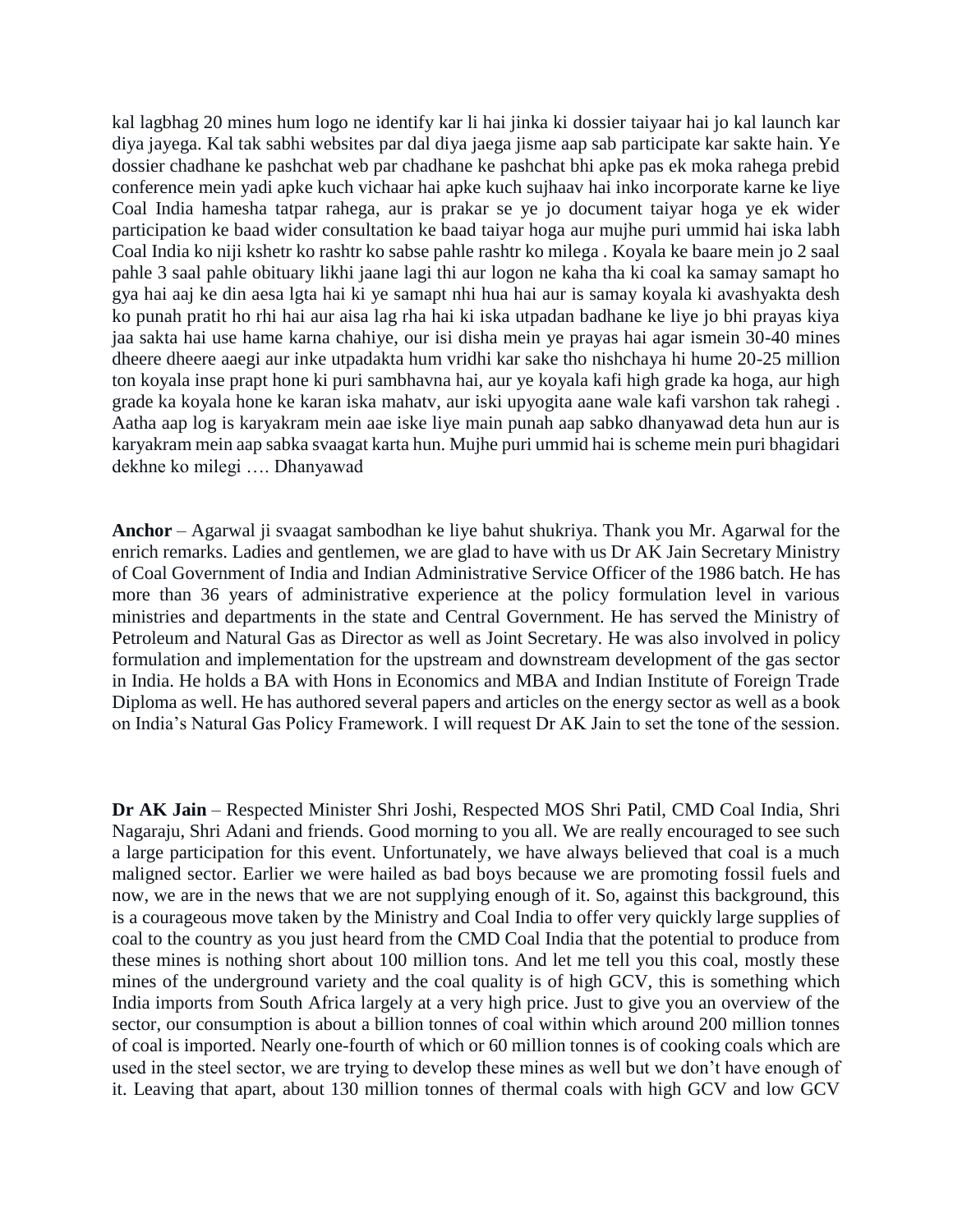have been imported. In the last 2 years due to suppressed demand and also because of a ramp-up in domestic production, the imports of thermal coal used in the sector between financial year 21, financial 20 and 22 and the import of thermal coal for power has been brought down about 60%. So, in fact, we are very proudly preceding with the knowledge that this year by the year-end we will have enough thermal coal for the power sector. I don't want to get into the present scenario because there are multiple reasons because we are happy that the economy is on the rebound and power is being demanded, the malls are full, restaurants are full, people are not getting flight tickets, so this is a happy sign and whatever little imbalance that has come in the power demand and supply scenario. I think especially in southern India yesterday the minister reviewed the scenario in 7 states of entire South India including Madhya Pradesh and Rajasthan and with the wind having set in things are for the better and I think it is one of the 15 days of so when full potential of the wind has been realised in South India. The power crises will be the thing of the past at least for this time. The present event as Pramod just shared some glimpses of it that over the years Coal India Subsidiaries had to close down some of their mines largely because of there was and if I may say so, there was a control on their pricing; they were bound to sell a large proportion of their production to the power sector at controlled prices and when the mines become more expensive as you know that as you go deeper they keep becoming expensive to produce they become uneconomical, so let us say if a mine was costing 2000 Rs a ton to produce the high GCV coal, Coal India shut them down. And the same coal today is priced maybe 8000 Rs – 7000 Rs a ton, so this is something which set us thinking and we came up with this policy which we are launching today giving you pricing freedom and marketing freedom. This is a very bold move on the part of Coal India so far whatever contractors they engaged either as MDO or on outsourcing bases they were all service contracts and the coal had to be returned to Coal India. So, this is a major change and I am very hopeful that Coal India perhaps I think this round is launching 20 mines in the coming 1 or 2 years that number could go up beyond a hundred. So, this is a second phase of our reform. In the first phase as you know in 2020, we amended the law; we amended the auction regime and came with commercial mining. Commercial mining was different from the previous option round because it gave people the freedom to take it to the captive plant or to market it or to export it, along with that we also liberalised the earlier regime in which the captive block holders were given the freedom to sell up to their 50% of production should they be able to meet their own demand first so these two have had a great effect on the coal scenario on the country and I might inform you that the captive coal blocks which were given since 2015 until 2020 when the commercial round came, they produced 60-63 million tons in FY-23-21 and last year they produce 90 million tonnes; this year they are likely to produce 130 and next year they are going to bring almost 300 million tonnes in the country. So, from 735 million tonnes and so which the country produced in FY-20, I am sure that this year we are looking at 900 and next year it may even go to 1 billion. So, what we are hopeful is that the story of coal which you know sometimes in excitement is written of and as Pramod said sometimes the obituary is written for India, we all believe that it's growing economy renewables are growing, we are all supporting renewables. Coal India has a big programme to support renewable and so does newly lignite the other company in this ministry but until that tippling point comes there will be great need of necessity, there will be need of aluminium has as great prospect in India. We have huge bauxite mines and we have steel potential you are hearing everyday lots of industrial houses getting into steel so the story of coal is very much alive and I exhort upon you investors who are keen that for these coals mines of course there's going to be a very liberalised regime because these are mines which have been operated upon, their forest clearance has already been taken so there is no forest FC clearance to be taken all of them had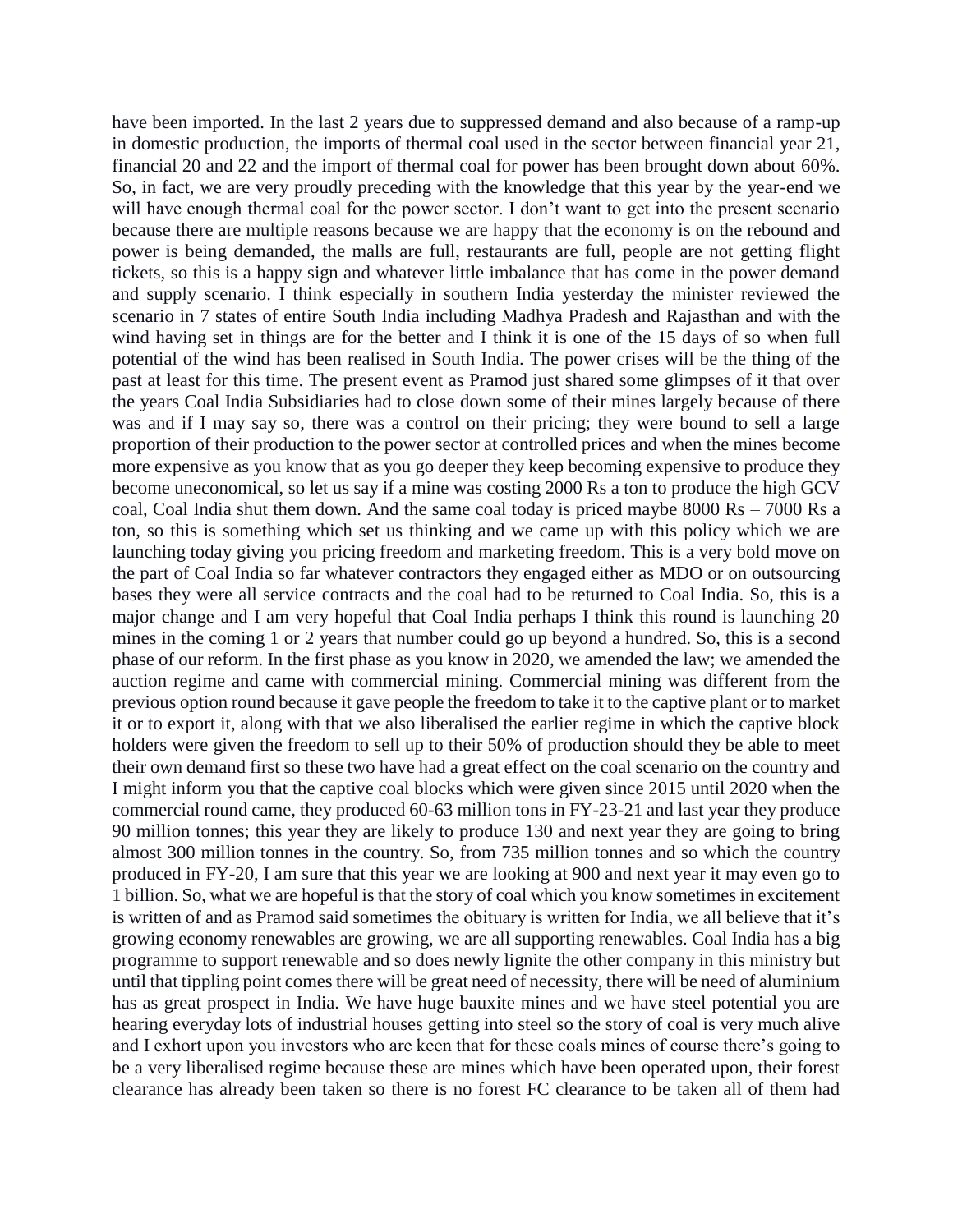environment clearance and they may need to be reviewed, renewed, the ministry of environmental forest understands that they need to cut out the red tape and every day they helping us in liberalising the regime, so ECFC is not an issue, land is already in position of Coal India, mine opening permission etc, we will fast forward. So, these mines have been transporting coal to railway signing and other transportation, infrastructure, buyers were close by so I think this is a golden opportunity and the future of Coal Mining in India lies in underground mining. This round as you will notice most of the mines are of underground variety so they will harm the environment to the minimum in the years to come when there is a heighten environmental activism, we will have to go more underground to produce coal then to open them up, so this will call for some experience, some safety but we believe even that you will even if you are not from this sector, you can engage you know expert agencies, MDOs to operate these mines. So, for entry into these mines round, we will get minimum entry barriers, financial barriers, competency barriers, experience barriers are either not there or very negligent, so I call upon all of you to take look at this seriously you live in Maharashtra many of you, Nagpur WCL region, many of these mines coming from there and this is the area which can pay high prices for coal, especially high priced high-quality coal. So, I look forward to a good response from the investor community and we are open to any other recommendations and suggestions you may have during the course of this round that goes on until we close these bids, thank you very much.

**Anchor** – Thank you Dr Jain for opening address. Ladies and Gentlemen technological advancements are offering greater coal recovery, flexibility in mining operations, increased productivity, greater safety and lowering of cost. For mining companies to remain competitive industry will require further innovative designs and technologies that improve the capability, efficiency and reliability of mining systems. Indian Coal mining companies for instance Coal India Limited has a target of achieving 1 billion tons by 2024-25. Ministry of Coal has prepared technology road map for coal sector that needs to be taken as a benchmark document for coal companies to adopt new technologies and build digital infrastructure to support current and future ramp up for mines. We will now launch the report on technology roadmap for coal sector. I request the honourable ministers and esteemed dignitaries seated on the chairs to please do us the honours.

\*Launching of report\*

**Anchor** – This ladies and gentlemen as you can see, is a report on the technology roadmap for the coal sector.

(After a closeup view of the report)

Thank you. Ladies and Gentlemen, we are happy to have Shri Manoj Kumar, Chairman Managing Director CMPDIL. He graduated in Mining Engineering from IIT BHU, Varanasi and also obtained a first-class mine manager's certificate of competency. Started his career in the Coal Industry from Korba area of South Eastern Coalfields limited and has vast experience in field level working of both UG and OC mines. He has also administrative experience of 9 years as regional director of 3 regional institutes of CMPDIL. He was also the HOD of CBM/CMM clearinghouse of CMPDIL. Awarded the best general manager of Coal India level year 2019. Visited Poland, Australia and Kazakhstan in an official capacity and as exposure to global mining practices. Time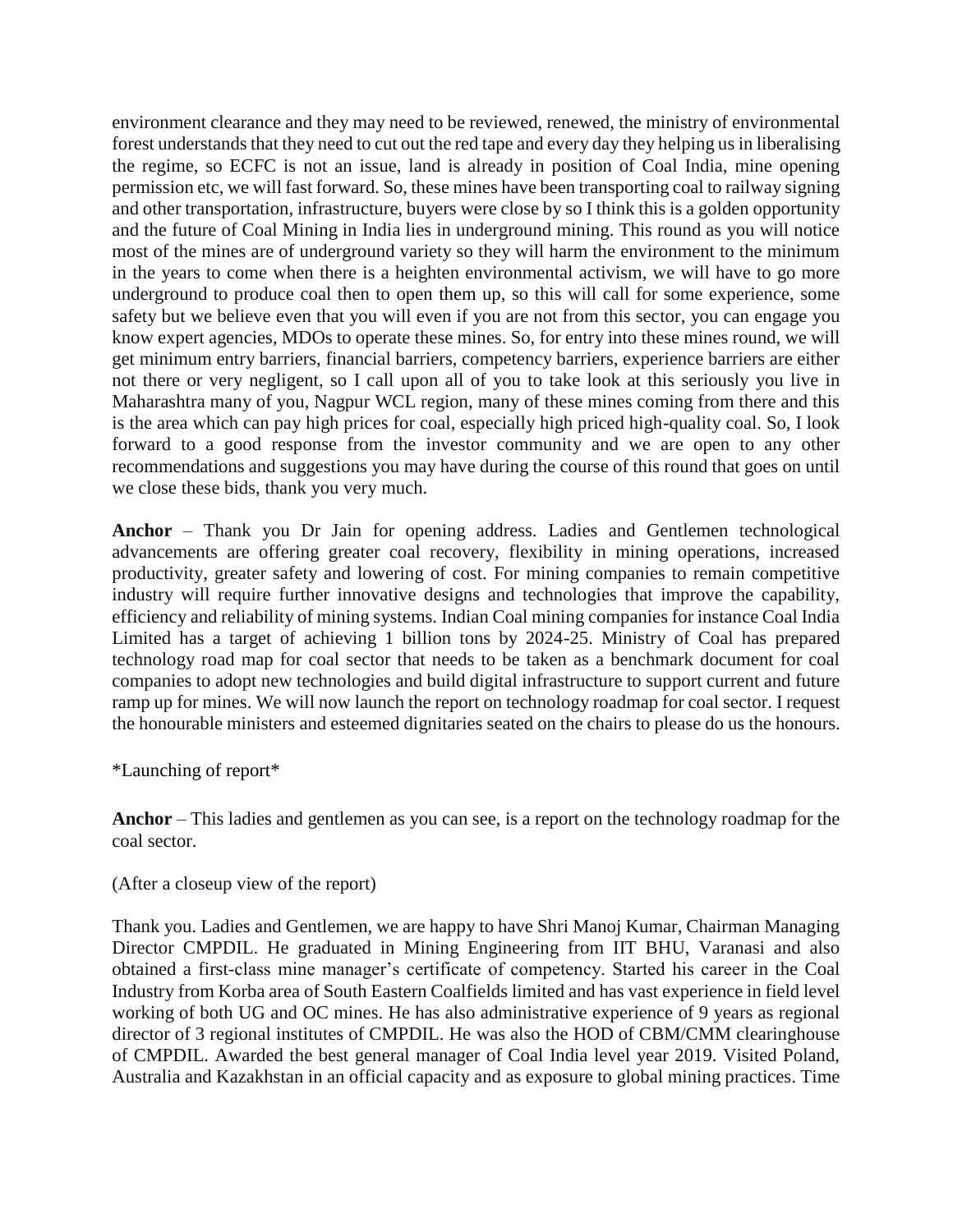now for showcase opportunities in the offered mines by Shri Manoj Kumar, Chairman and Management Director CMBDIL. Sir.

**Shri Manoj Kumar**- Very Good Morning to you all. After setting the tone for the session by the Chairman sir and Secretary sir here are some glimpses for the discontinued mines in phase one to be offered or going to be offered. These are the glimpses for the discontinued mines for going to be offered in phase one. \*Presentation\* Substituted by distribution basically in first phase we are going to offer 20 mines in different subsidiaries – ECL 4, BCCL 5, CCL 2, WCL 5, SECL 4, Total 20. Incidentally, all the mines are of coking coal grade or good non-coking coal grade and investors or prospective bidders can plan in different sizes of mine. A basic parameter, the main parameter is the resources and capacity or expected users in which all may be interested. So, we have basic in this information we have taken the geological resource of the offered area as per geological report extracted reserves, tentatively estimated was by assuming or studying possible extraction areas and geological complexities etc. These minimum estimated accepted reserves or on conservative side may change as per the technology adopted. As now mine wise or company-wise ECL first identified mine is Moira, area is 4.55 square km, geological resource 91-million-ton, minimum extractability are 13.92 and grade of coal is from G1 to G8. This mine has been discontinued from 2017 and for the latest EC it was in under the Bankola area cluster EC capacity which as 7.7 MTY EC capacity and the last released grade at the time of discontinuous was G4. Next, from ECL is Chinakpuri area 17.62 basically specific GR is not available for that particular area which is going to be offered and this area constitute multiple GRs or parts of multiple GRs, all GRs will be uploaded with the tender document, minimum respectable as per estimations is around 20 million tons with the semi-cooking coal grade 2 and G4, 2014 is that discontinuance here. The latest capacity as per Chinakpuri in this area 17-point square to 2 minus were under operation Chinakpuri 1 and 3 with a combined EC capacity of 0.28 and the grade was semi-cooking coal 2. Madhdujore area 5.47 geological resource, 225 minimum election quite high minimum acceptable results 40.9 up to seam 6 from seam 1 to seam 5 below seam 6 but we have calculated till now only up to seam 6 only and grade of coal is G1 to G8 up to G 10 up to R6. 2005 *mein discontinue hua tha* and it is also under the cluster capacity of 7.70. Kajora Area cluster grade was G3. Gopinath Shampur area 6.48 geological resource 379 MT, minimum extractable reserve 13.64, average grade washery 4 to washery 6 and some seams of non-cooking grade also with G12 grade. 2007 is the discontinuance year, capacity by 0.2 MTY as per the latest EC and the grade was released last washery grade to washery 4. Now coming to BCCL, first is Madhuband area 3.93 Sq. km., geological reserve 137.08 MT, minimum extractable 52.90-million-ton, average grade steel 22 washery 4, year of discontinuous 2010 capacity, 0.147-million-ton grade steel grade 2. Amlabad 3.86 square km with geological reserve 164-883 MT, minimum extractable around 16.5 million ton with steel grade 2 to washery 5 grade, it was discontinued in 2008 and with a capacity of 2.29 MTY actually, Amlabad is 0 means of capacity has been revised after 2008 discontinuous that's why in the cluster this capacity is being shown as 0. The released grade at the time of discontinuous was washery 2. Loyabad area 4.89 sq.km., geological reserve around 243.61 MT, minimum extractable 78-million-ton, average grade W-1 to W-4, with some non- cooking grade G-5 to G-7, year of discontinuous 2009, capacity of latest EC 6.3 MT and in the cluster but this is the EC after 2009 when Loyabad was discontinued. Grade at the time of discontinuation washery grade 3. Kharkhare, another area 5.84. Geological reserve 415.46 MT. Minimum extractable 46.47 MT. And again W-1 the same are W-1 to W-5 and not cooking to G-5 to G-10. It was discontinued in 2014 with EC capacity 0.12 MTY. Grade at the time of discontinuation was regretful. And CCL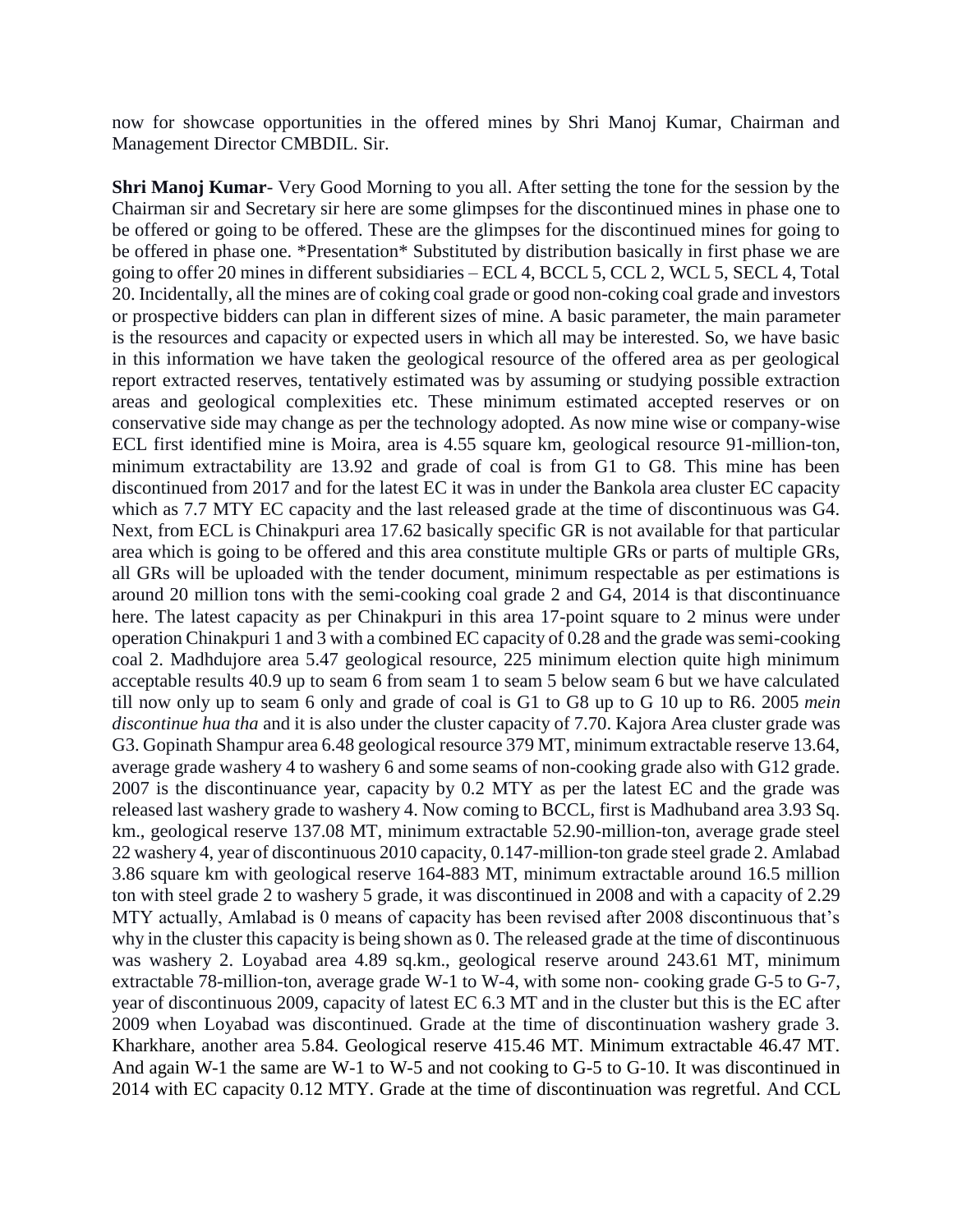small area 1.39 sq km. with geological reserve 57.60 MT. minimum extractable reserve are quite considerable 14.33 MT with average grade of G7. It was discontinued in 2012. It was a very old mine, no ACs available but mine was running at CTO, and at the production level 93 94 with 0.05 MT. Grade at the time of discontinuation was G7. Khas Karanpura, again a small area with 2.5 sq km. Its 76.63 MT. Minimum extractable is 4.23MT, with average grade of G7 and this is the same story, at the same level of 93-94 production, it was producing at the time of discontinuance and 99 at 0.20 MTY, and grade was G7. WCL, Rajur Pits area is 7.42 sq.km. net geological reserves 91.78 MT, extractable reserves is 18.13 extractable, average grade G7-G11. In 2004 it was discontinued with easy capacity of 0.21 MTY at a grade of G7. Wirpur, area 2.62sq. km., net geological reserves 37.5 MT, extractable reserves is estimated as 3.15 MT with a grade of G5 to G11. In 1999 it was discontinued with easy capacity of 0.32 at average grade G7. An incline, area of 1.93 sq. km, it is specific GR is not available means it is in a larger block, part of a specific block GR and Silewara block for this area was reserve has not estimated geologically, but as per the study minimum extractable reserve is 6.55 MT, with average grade of G5- G11.

It was discontinued in 2018. EC was combined with Walni and Sileware with a latest capacity of 0.8 MTY with G8 to G9 grade of core. Pipla, 1.90 sq km. Same case, it is in a part of a full GR. 3.71 is an extractable reserve with average grade of G7 to G12. it was discontinued in 2016 with 0.25 EC capacity and G-5 to G-7 average grade. Walni with an area of 2.73 sq. km. again it is a part of Silewara block with 8.99 MT estimated extractable reserves grade C to E. It was discontinued in 2000, with EC capacity of 0.8 MTY including Silewara and AB incline. The grade at the time of discontinuance was G-8 to G-9. Coming to SECL Bartunga Hill in Chirmiri area was 4.74 sq km with geological reserves of 29.96 MT, minimum extractable reserve around 20 MT, average grade of coal AB Long flame is or some seam is G-8. It was discontinued in 2010. Its capacity including Anjan Hill was 1.4 MTY with G8 grade. Anjan Hill, with 2.11 sq km with 16.07 MT of geological resource now extractable remaining of 6.43 MT. It has an average grade from B grade long flame, with G4 G5 in different scenes. 2010 was the discontinued year, same 1.4MT including Bartunga Hill was the latest EC capacity, with the grade of discontinued G4 to G5. Kalyani mine, is 3.76 sq km. It is a part of full GR, this area minimum extractable reserve is around 2 MT. Average grade from G5 to G7. It was discontinued in the year 2016 with EC capacity of 0.87 MTY G4 grade core. Birsinghpur with area 2.77 sq. km. Geological resources of 22.51 MT and the minimum extractable reserves was estimated around 3.46 MT with average grade of G-6. It was continued in 2016. It was running on CTO with 0.20 MTY capacity. Grade at the time was G-6.

Thank You!

**Anchor:** Thank You Sir! Ladies and Gentlemen we will now play a film on close discontinued mines of CIL on revenue sharing model. Kindly take a look at the screen.

Anchor: So those ladies and gentlemen were some major highlights in a nutshell and now a few words about Shri M Nagaraju Additional Secretary Ministry of Coal Government of India. An IAS officer belonging to the Tripura Cadre in the state government, he served at various position at the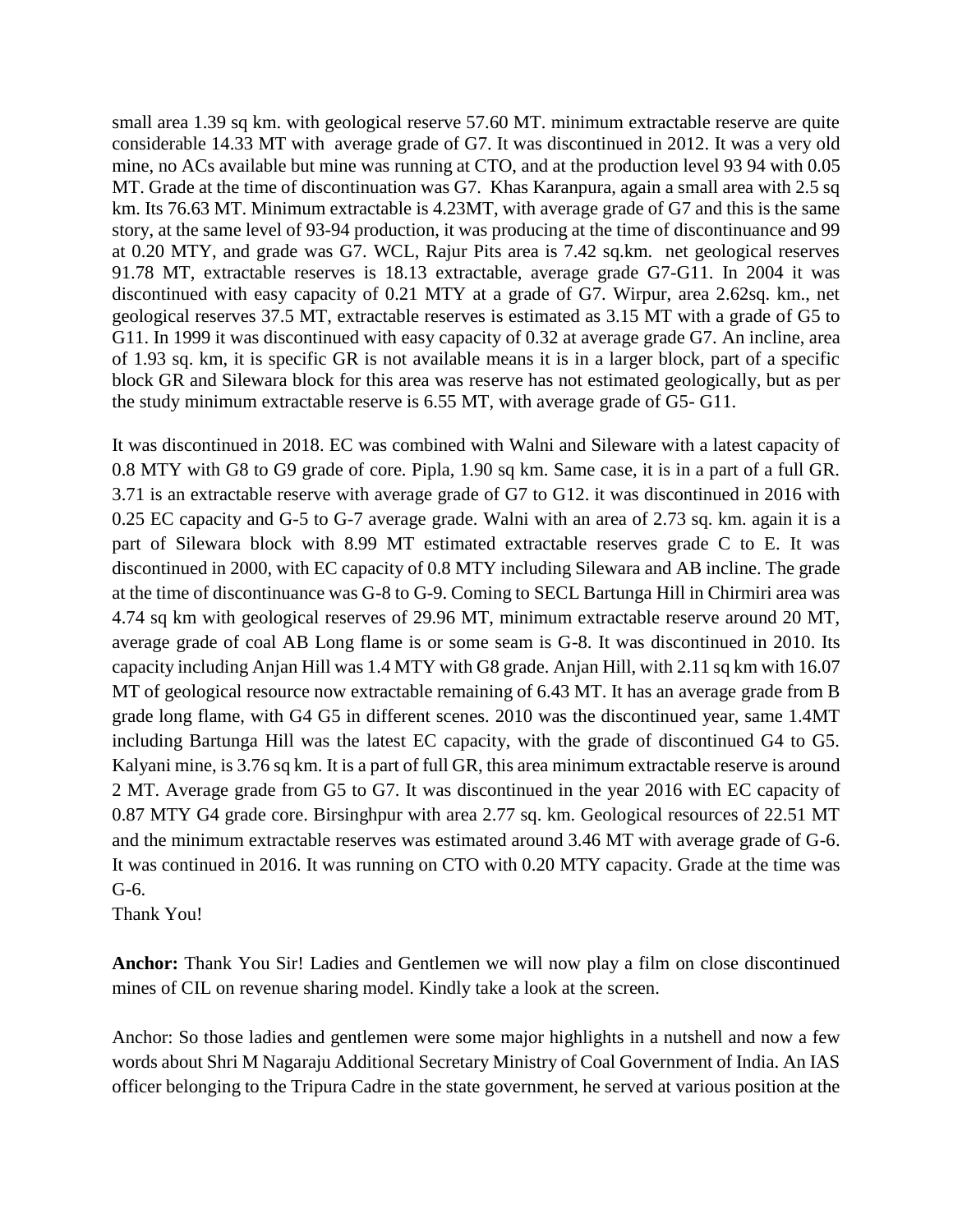center. Previously he served in the Ministry of Finance, Department of Economic Affairs and as an adviser to the Executive Director to the World Bank in Washington DC till the year 2012. He was a visiting fellow at the University of Pennsylvania USA and also a visiting research scholar in Stonehill college. He is currently serving in the Ministry of Coal since 30th January 2020. Shri M Nagaraju Additional Secretary Ministry of Coal Government of India will put forth the revenue sharing model.

**Shri M Nagaraju:** Good morning, Dear friends, Hon'ble Ministers Shri Pralhad Joshi ji, Shri Raosahib Patil Danve ji and Secretary Coal Dr Anil Kumar Jain, my colleague Shri Pramod Agarwal Chairman Coal India, Mr. Jeet Adani, Mr. Thomas Cherian .D, Essel Mining Industries, Mr. Vinay Prakash, Director, Adani Enterprises and Mr. Srikanth, CEO of Vedanta limited and the other industry leaders, the media, CIL and NLCL, Senior officers, Ladies and gentlemen and very good morning to all of you. I think today one of the important idea that the ministry has been throwing for some time during this year has become a reality with the great support of the chairman Coal India and also the Director Technical and CMPDIL. In fact, never before we have the Coal Ministry or CIL are able to take this momentous decision to partner the private sector to bring efficiencies and also to ensure the discontinued abundant minds are put to good and national use especially in these times. This is a good initiative for us and also for the country. I am not making a presentation on the terms and conditions of this but I thought, I'll speak so that there will be more attention now coming to the modality now we have mentioned these discontinued and abundant mines are of various times it is mentioned in the presentation. Mostly they were discontinued because they were financially unviable for the CIL but may not be for the private sector and for others over a period of time a lot of them. So, the modalities that these mines will be handed over the winning bidder including infrastructure built without any additional cost to the bidder, the mine operator will reopen, develop, operate and produce the coal and sell it for a minimum period of 25 years or till the end of the mine life. He can actually extract entire reserve that are available, even though we have mentioned acceptable results little less because not the technology has been changed and it could be more also. So, it can be for the life of the minor completely and he is free to adopt any kind of mining method it could be as per and deploy any kind of technology and missionary to operate the mine. There are no restrictions on the bidder on this aspect. He also will have freedom to sell the produced coal at the market driven price through transparent mechanism on behalf of the CIL. He can't sell it to his own related parties. So, it has to be transparently based at on behalf of the CIL and this realised revenue will be in escrow account, the escrow account will be jointly operated and the revenue share will be given to the CIL. The rest will be kept by him. The revenue share whatever will be the winning bid, they will be shared to the CIL rest the main operator will keep it and main operator will be declared as owner of the mine for the purpose of the mines act 1952. However, the CIL and its subsidiary companies will continue and shall remain as owner for all other practical purposes. So, the bidding process we have emphasized is two bid process - one is the bidders shall quote proposed production schedule and also percentage revenue to be shared with the authority. Minimum we have kept is 4% like the coal mines we are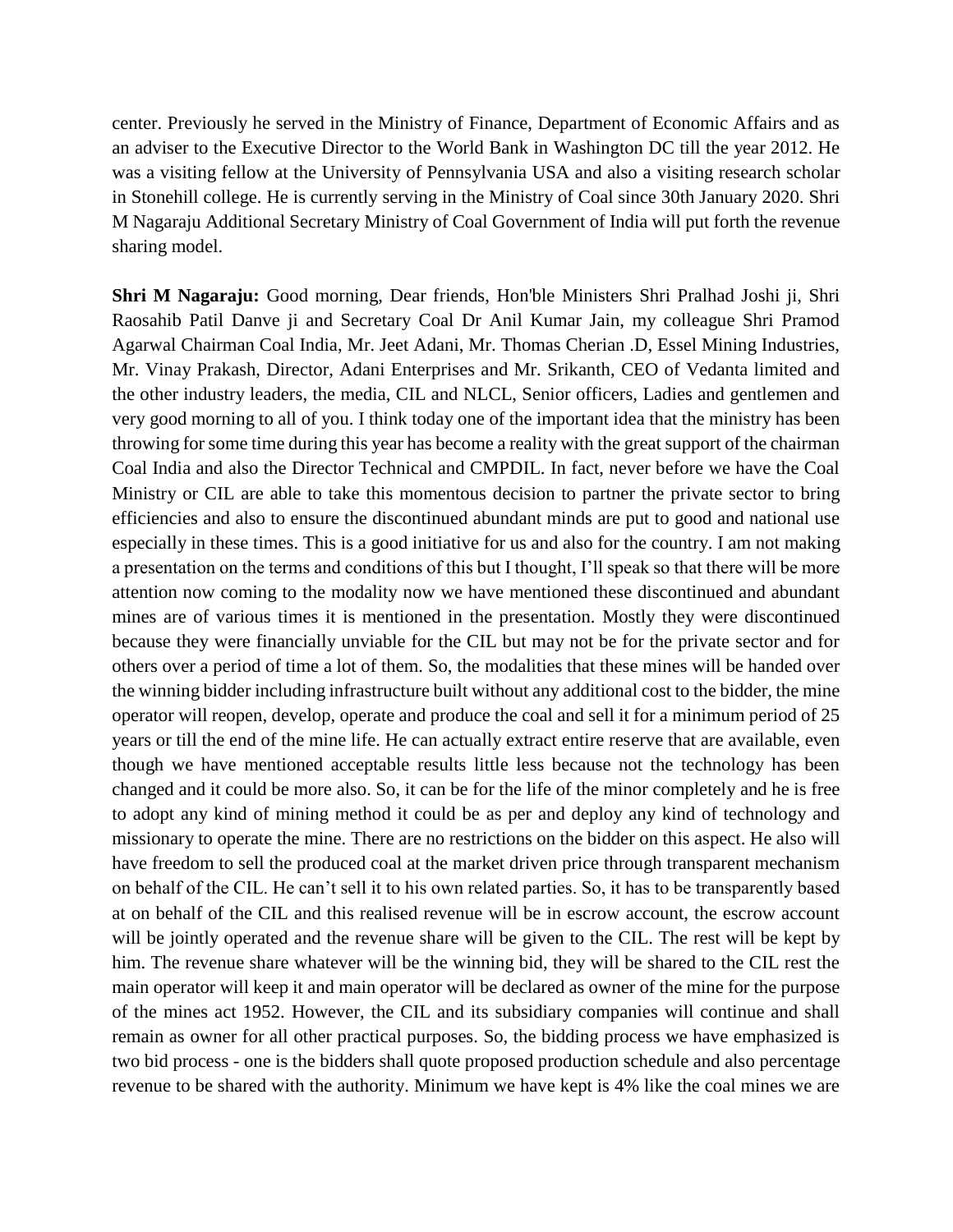auctioning in the commercial mining that also been captured four percent here, the successful bidder has to have it SPV or to promote an SPV to bid this so that the accounts the process everything is clearer. Then coming to the responsibility of the mine operator, he has to undertake the required exploration, further exploration and also can prepare further GR if required, no restrictions, but we have a GR already prepared, exploration data also, preparation approval mining plan and DPR and RRN Plan, procurement of all applicable permits and clearances including EC and FC, many of these have EC's when discontinued, maybe it is required to be rewritten, acquisition and physical position of the land that has to be done, undertaking of all R and R activities as per approved R and R plan and financing, reopen and reconstruction and development on the mine. It means that another point is you will not be the miner operator, you will not have liability for the past liability also, that has been made very clear in the bidding document, this was one of the industry demand when we had consultation. We had a consultation that you should be settled with the past liabilities and any other things so it has to be operated and maintained with the proper safety conditions as per the mines act and he is responsible of the appointment of agent manager and other statutory man power required as per the mines act, employment should be suitably qualified and skilled persons for the skills project for the payment of the HPC wages and performance of all the activities as per mine closure and the mines act any other good industry practice for coal mining that has to be practised. Now the responsibility of CIL is to submit the application of the mining plan, notification for land acquisition QR, EC, FC as prepared by the mine operator, all land already acquired earlier that will be available to the mine operator as free of cost at no additional cost, appointment of engineering chief and essential manpower required for oversight responsibilities and sales billing and related statutory compliances. Now this is the first stage the ministry and CIL decided to offer these 20 mines. We have many more as stated by the chairman and the secretary coal. We have many more mines which the Coal India is doing the due diligence to identify the mines which can be offered, there are many mines which they don't have acceptable results at all and so the mines that are offered are doing due diligence and in course of time will be coming out with after completion of this round and seeing the response of the industry you may come out in the future also. So, these are the broad terms and conditions of the bidding process that we have proposed with these, we have on which is launched formally all these conditions are available online and industry also will be considered if there are any changes required, I think CIL will certainly take look at it and if required it will make changes also, with these words I thank you again for coming here and hearing us and I wish you the very best for the industry to participate and to partner Government of India to bring back this discontinued mines into production at least during this year… Thank you so much.

**Anchor:** Thank you sir this engagement will certainly deepen the private investment in coal industry. Ladies and gentlemen a quick intro of Jeet Adani, Vice President Group Finance Adani group. He joined the Adani Group in 2019 after attending the University of Pennsylvania school of Engineering and applied sciences, started his career in the group CFO's office looking at capital finance, capital markets and risk and governance policy. This role involves working with all the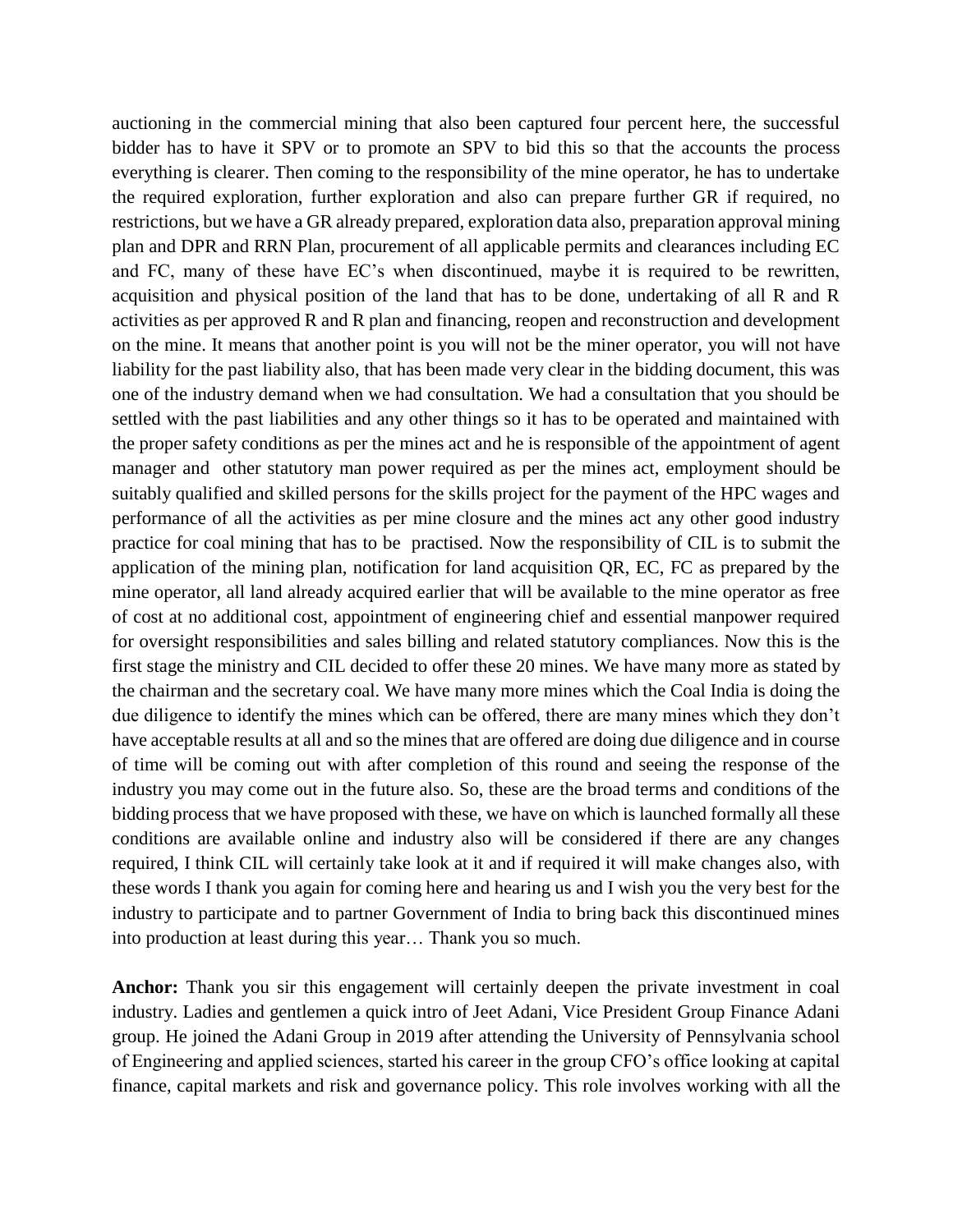listed verticals of the Adani group. He also spearheads the Adani Airport. as well as the Adani digital labs which is all set to build super app to cater to all the consumers of Adani group businesses.

**Shri Jeet Adani:** Good Morning, everyone 'respected Minister Sir, Minister of State Sir, respected CMD Coal India respective AK Jain Sir and Nagaraju Sir, thank you for giving us the opportunity to come and interact with you in this session. We as at Adani truly believe this initiative on launching the closed and discontinued mines of CIIL is a very very welcome initiative by the industry, the way this will allow from both creating synergies between CIL and the private sector, increasing the production of coal and availability of coal in the country is going to be the landmark in the first phase and we look forward to further phases and further progress in this model. Sir, we at Adani, we are truly echoing your words in terms of your know how the energy sector is now while the renewable power is growing and there is a lots of focus now on ESG. We believe that for the medium term coal will still continue to be the base load and the backbone of the economy and in this regard we are excited to partner with Coal India in this initiative, Sir' we at Adani are very responsible and technology focussed, the promise we can make you know in this initiative and we partner without we will have full focus in terms of sustainability full focus in terms of maintaining the environment and the safety of the mines and you know like you said Sir in creating this opportunity or opening up the closed mines the amount of employment that will be created and the amount of social good that we do for the local economy is going to be a big success with that being Sir we are very excited to partner with Coal India and we welcome this move by the Government. Thank you sir.

**Anchor:** Thank you so much for those words. Ladies and gentlemen, we have some eminent industry captains with us this morning, let us hear from them; beginning with Shri Thomas Cherian, Managing Director, Essel Mining and Industries Limited. He is a mining engineer with management education and internationally experience business leader with expertise in mining value chain, supply chain systems and project management with competencies in strategic planning, new business development, stakeholder and community engagement over three decades. Prior to joining the Aditya Birla Group earlier he was MD of Tata Steel Mining Limited the TSML. He started his professional career with Tata Steel covering operations projects strategies. I will invite Shri Thomas Cherian, Managing Director, Essel Mining and Industries Limited. Sir.

**Shri Thomas Cherian:** Good morning, everyone 'honorable Ministers, dignitaries on the dias, industries leaders, delegates attending this investor and members of the media, thank you for this opportunity, it's a privilege for us to being here, in this very special day when a very new initiative is being taken by the Ministry of coal and Coal India Limited. Essel mining is very proud to be a partner of Coal India already, we contribute to about 7% of Coal India production as a MDO partner, but I think it's a very welcome start which we are doing today. I think, I don't intend to make a presentation but just put a few thoughts so that everybody can see the details are being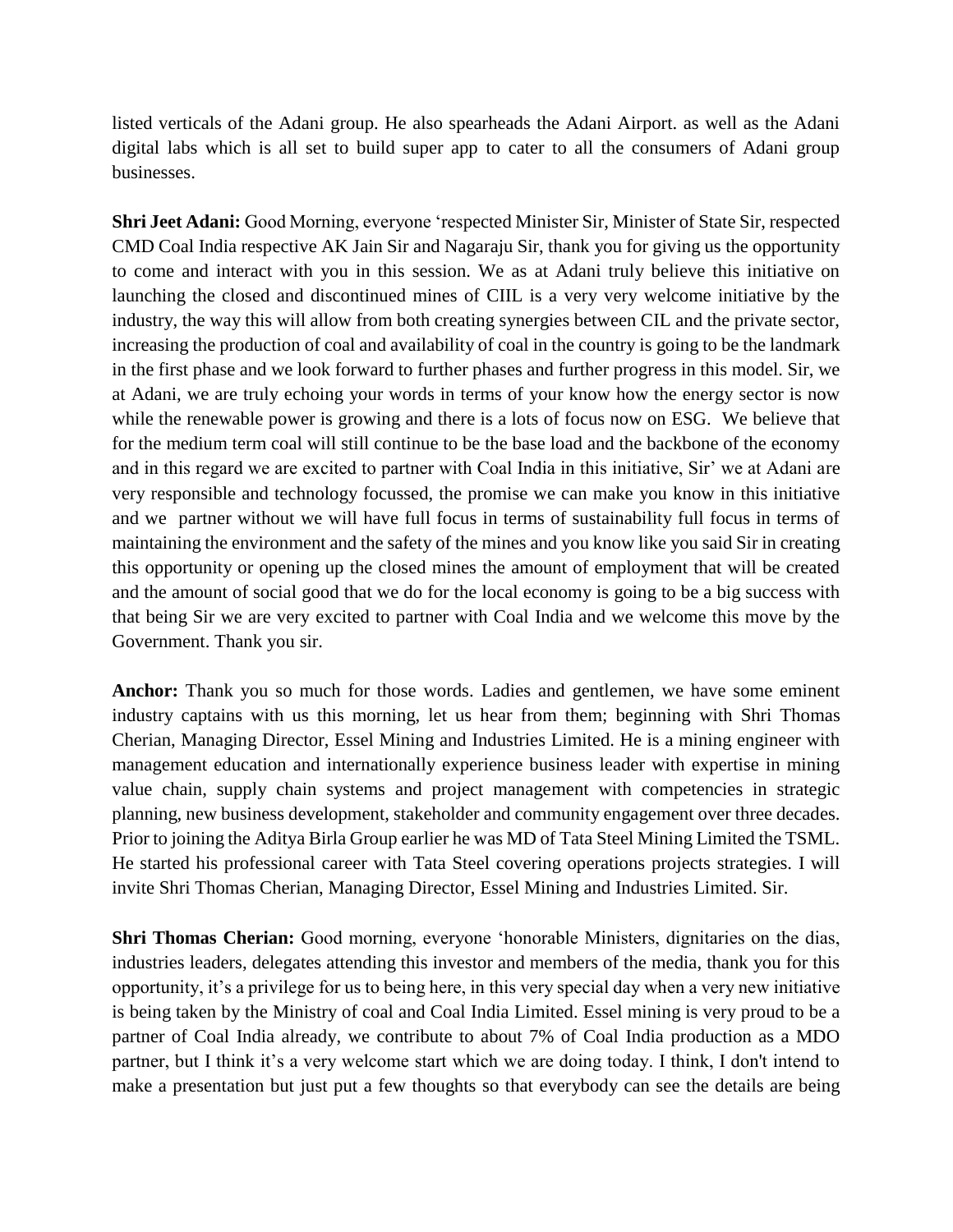shared with us and I think it's a very good initiative which will open up new opportunity for the private sector and also I would call it a win win-win opportunity in this situation - the coal needs are desperate in this current moment and going forward. With this, the additional production and the partner who is coming in, is also an opportunity to bring in new technology and also develop these areas around the mine as a responsible citizen. Looking at the major benefits I think it definitely improves the efficiencies and brings in productivity and new technology option that we can bring it easily. Beyond the mine development operations model it also allows the revenue shares which is a welcome move because most of the time when market goes up and down, the mine operator is just a producing agency getting the mine operating fees here. We are more than that working as a partner with Coal India and the subsidiaries for developing and deploying and finally having the commercial rights for selling the Coal, I would also think that the pre existing liabilities have been removed from the new partner, that is a very welcome move which will make clear for us to start a new chapter and it will help us to develop this mine in a systematic and a scientific manner and I would also expect that the final mine closure could be done because this mines was discontinued due to different reasons and different conditions and could possibly not have been closed properly which could now be closed after extracting the maximum possible resources available in the mines. Just to bring a point on the risks associated as these mines seen in the presentation, most of the mines have been closed for many many years and undergone mines as we all know have several unkowns and complexities associated with it. So, I would say CMPDIL and Coal India subsidiaries could help us with all the available information which will help us to assist to the best of our abilities and then I would also expect deployment of some of the new technologies for even doing it with due diligence. For mines closed from 10 years, a lot of things would have changed there. It's not the same situation so we need to use may be under water drones and different other methods to understand what strata conditions exists, what kind of gassiness and other risk associated so that we can plan it in a proactive manner, and finally I would also say that the partner who has the capability should come in it should be more on a competency driven process rather than a competitive process. Finally one other thing I would request to consider is while we have seen the EC and FC capacities at the time of closure of the mines, the current situation may demand a different EC levels and I am sure as Mr. Nagaraju mentioned, it will be facilitated as we are already seeing a great amount of support in the commercial coal mines, which we operate, which we are developing and that the EC may have to be tweaked accordingly so that we get the right production level and it does not become a burden on us if there is a high EC levels before and approvals etc I'm sure the kind of support which the minister personally is here, there would not be much of an issue, possibly the revenue model should be simplified so that there is something left for the operator even when the market conditions are not so favorable. I think this is what I have to say and I really thank for the opportunity given to us to speak in this occasion and all of us are eagerly waiting for participating and making it a great success. Thank you so much.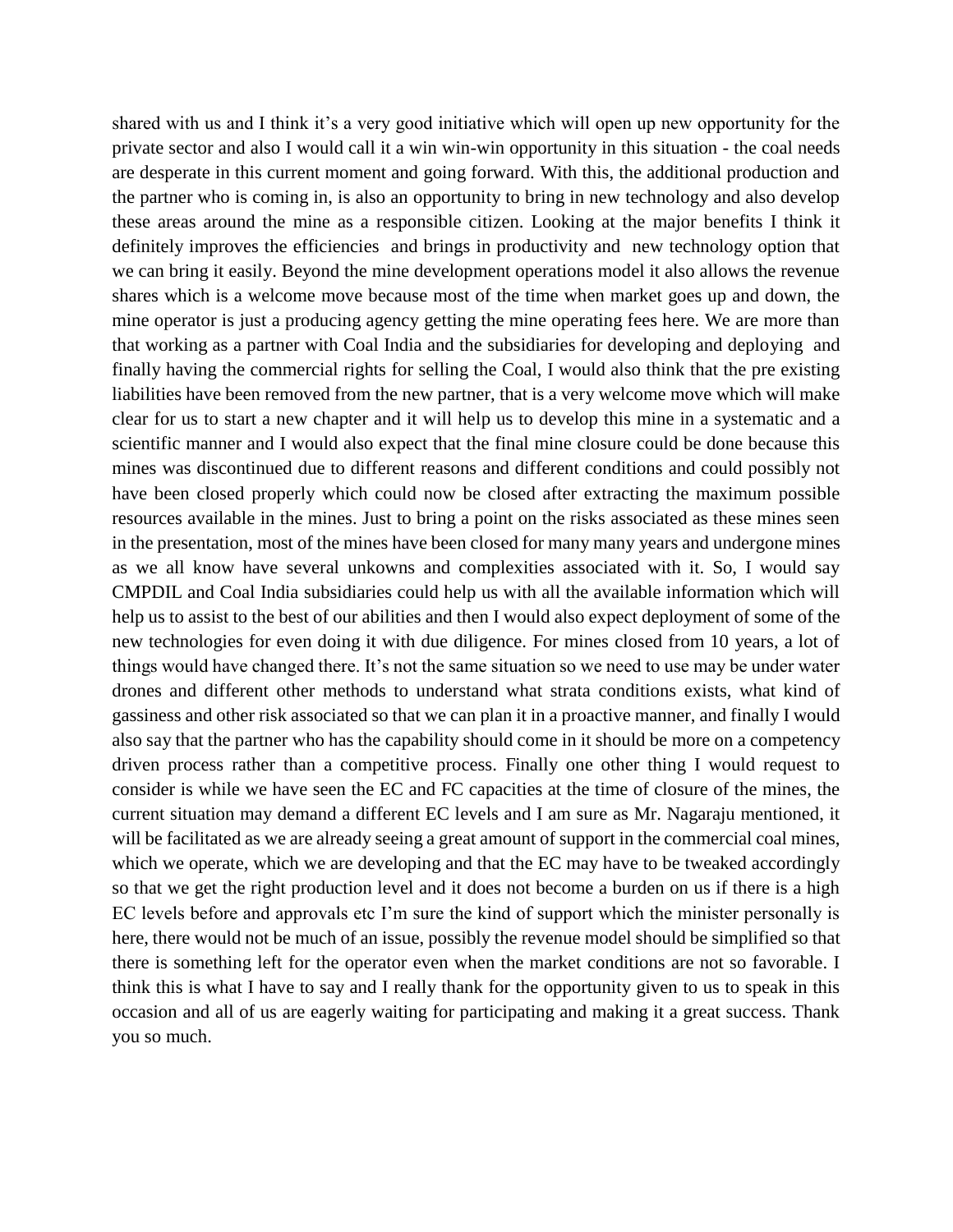Anchor: Thank you, Mr. Cherian, Shri Vinay Prakash, Director Adani Enterprises and CEO Natural Resources has nurtured the natural business of the Adani groups since its inception and overseas diversification and expansion in India and abroad. Under his leadership, natural resources business has won several awards for its commitment towards the environment community engagement sustainability, safety and CSR. He holds a B-tech Mechanical, a PG Diploma in Operations Material Management and MBA in Finance and also pursuing PHD from the Indian Institute of technology (Indian School of Mines) on sustainable mining practices. Shri Vinay Prakash is the Director of Adani enterprises and Chief Executive Officer Natural Resources.

Shri Vinay Prakash: Hon'ble Minister Joshi ji, Hon'ble Minister Rao ji, Secretary Coal Shri A.K Jain ji, Nagaraju ji, Chairman Coal India Pramod ji, all dignitaries ladies and gentlemen. In-fact, it has been 25th year of mine being in this coal trade and as Secretary Sir is rightly saying that we has been hearing all the bad thing about coal and it's not being there for more than a decade, whenever we have started discussion on that, what we have realised now is that coal is going to be there for decades to come, what we need is to have responsible mining of coal and the use of coal and that's why seeing this type of initiative where we are discussing about opening, unused and closed and discontinued mines, it shows that there is a commitment to see that we get right value of every asset there in the country and to use it in a proper manner and in a responsible manner. We are inviting the private sector to come and what the moves are starting from MDO where private sector is working as a contractor, getting into commercial mine the private sector was working as the owner and a real public and private relationship, where coal India and private sector are going to work together to start a mine to get a value from the mine which is closed and coming out with state of technology and state of art technology to start this mine and also to create employment .In Adani group we have now 17 mines, out of which are 9 mines are there in MDO and 8 in commercial mine. We have mined 27 MT last year and we will be adding 50 MT in the target of secretary coal in this financial year and we are committed to take it to 100 MT in next two years time. Not only we are investing in mining, we are also making sure that we are doing lots of community engagement there. We invest in infrastructure, we invest in railway, we invest in silo loading to make sure that wherever we are investing money in mining it comes with a responsible way of doing the activities. Since Jeet has already spoken I am not going to take more time but just give you a commitment from Adani Group considering that we are responsible corporate, as a corporate we will be investing in this initiative also, you have heard Jeet who is 24 so considering that coal is going to be there for 30 years and these investments are going to be there for a longer period. There is commitment from our sides for 30 years where Jeet being here as a leader to continue this for decades to come. Thank you.

## Anchor:

We have with us Shri V Srikanth, Chief Executive Officer, Mines, Vedanta Limited. He graduated from the National Institute of Technology Rourkela, worked extensively in coal, limestone, iron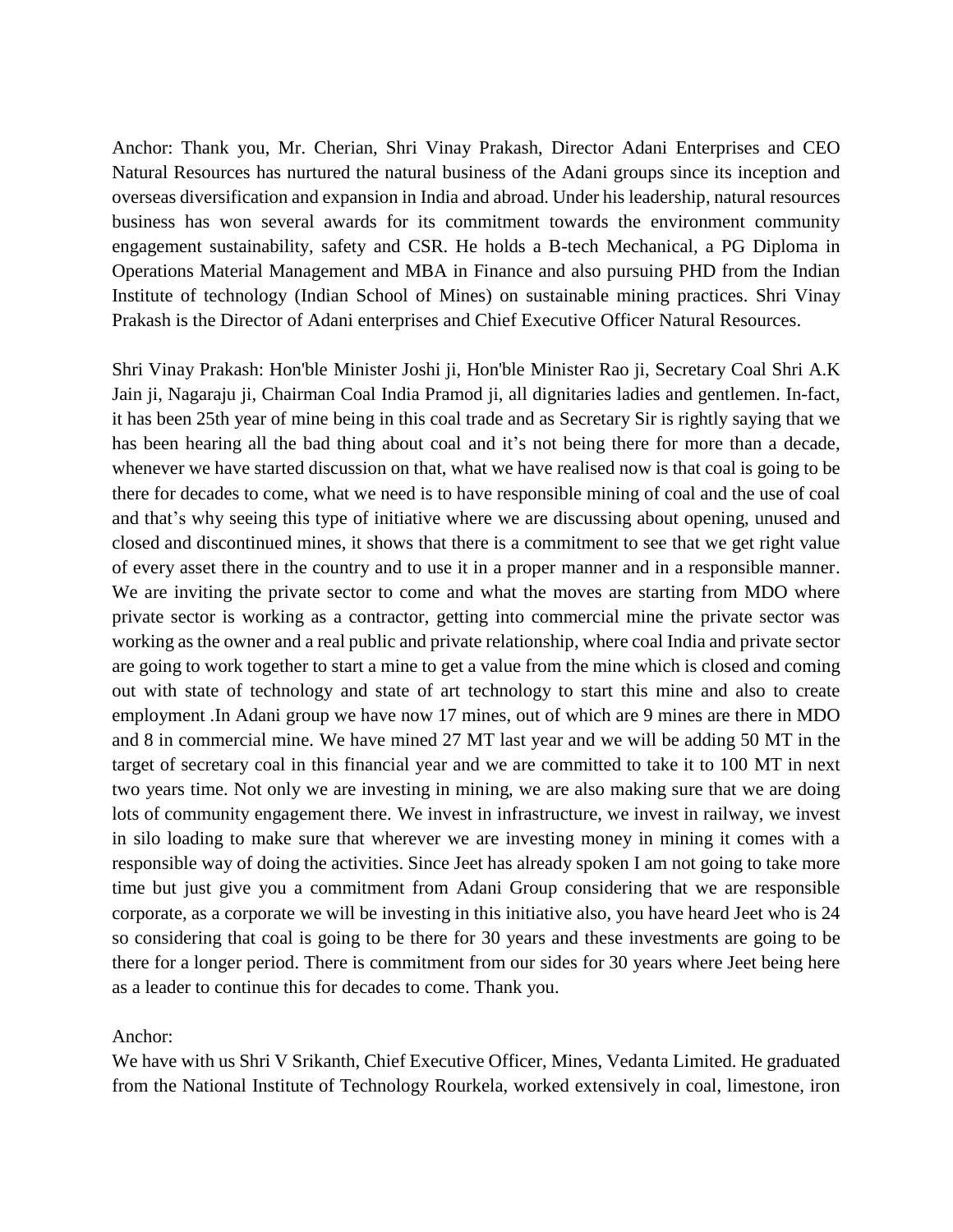ore and bauxite mine for 33 years. Apart from operating mines, he lead teams in several greenfield and brownfield mining and cement projects, did a short term management program from the Wharton School of Business of Pennsylvania University and is currently responsible for coal and bauxite mines of Vedanta Aluminium.

Shri V Srikanth: Very good morning to all of you, Hon'ble ministers, dignitaries under the dias, industry leaders, delegates and media partners. Warm greeting to all of you. I would pass on a special thanks for this path breaking initiative by Coal India. First, I wish to congratulate Coal India for achieving record production surpassing all their previous bests and this was possible only because of their concerted efforts and fine support from ministry of coal which has been truly enabling and leading the ease of doing business. I'm sure that is something other ministries and departments can further stimulate and the previous tranches of coal auctions has been successful. I'm sure that this particular initiative of auctioning the closed abandoned mines will also be grand success. This will not only unlock the sterilized coal, but also it is going to generate huge employment. The progressive initiative is going to lead the country in the way the mineral rich countries like Brazil, Canada, Australia, South Africa have been creating wealth and generating employment much in same way this initiative will also lead to that. We have made significant progress in the recent years with the increasing energy demand. This initiative is definitely going to help us for example we are consuming close to 40 MT of coal in Vedanta each year and we can feel the pinch of it in the last of one and a half and two years and coal is going to remain the prime energy source and will continue to be for the next at least 15 20 years in the energy basket of our country and increasing our domestic production is definitely going to bring down our import bill of close to 25 billion US dollar and this will also enable us to achieve 1 BT production target. So, with this we have been hearing the initiative the way it is all going to take shape from the industry side and especially from Vedanta side I'm sure this initiative is going to be a grand success and we will all participate and ensure this also is a success. Without taking much time, I wish this initiative will become a success and you will all enjoy this session. Thank you so much.

ANCHOR: Thank very much sir, ladies and gentlemen we are privileged to have with us as the guest of honor Shri Raosaheb Patil Danve, Hon'ble Minister of State for Rail, Coal and Mines, Government of India. Danve ji got re-elected to the 17th Lok Sabha for the consecutive 5th term in 2019. He has held leadership positions at all levels of politics in India beginning 1976. He is known as a leader with rural roots, he previously served as union minister of State in Ministry of Consumer Affairs, Food and Public Distributions between May 2019 to July 2021. He holds special interest in sectors like agriculture cooperative and rural development. I invite Shri Raosaheb Patil Danve, Hon'ble minister of State for Rail, Coal and Mines, Government of India.

Shri Raosaheb Patil Danve: Aaj ke karyakram ke pramukh atithi, hamare Kendriya Mantri Pralhad Joshi ji, hamare koyala mantralaya ke sachiv, Dr. Anil Kumar Jain ji, CIL ke adhayaksh Pramod Kumar Aggarwal ji, hamare Additional Secretary, Nagaraju ji, Adani group ke Jeet Adani ji, coal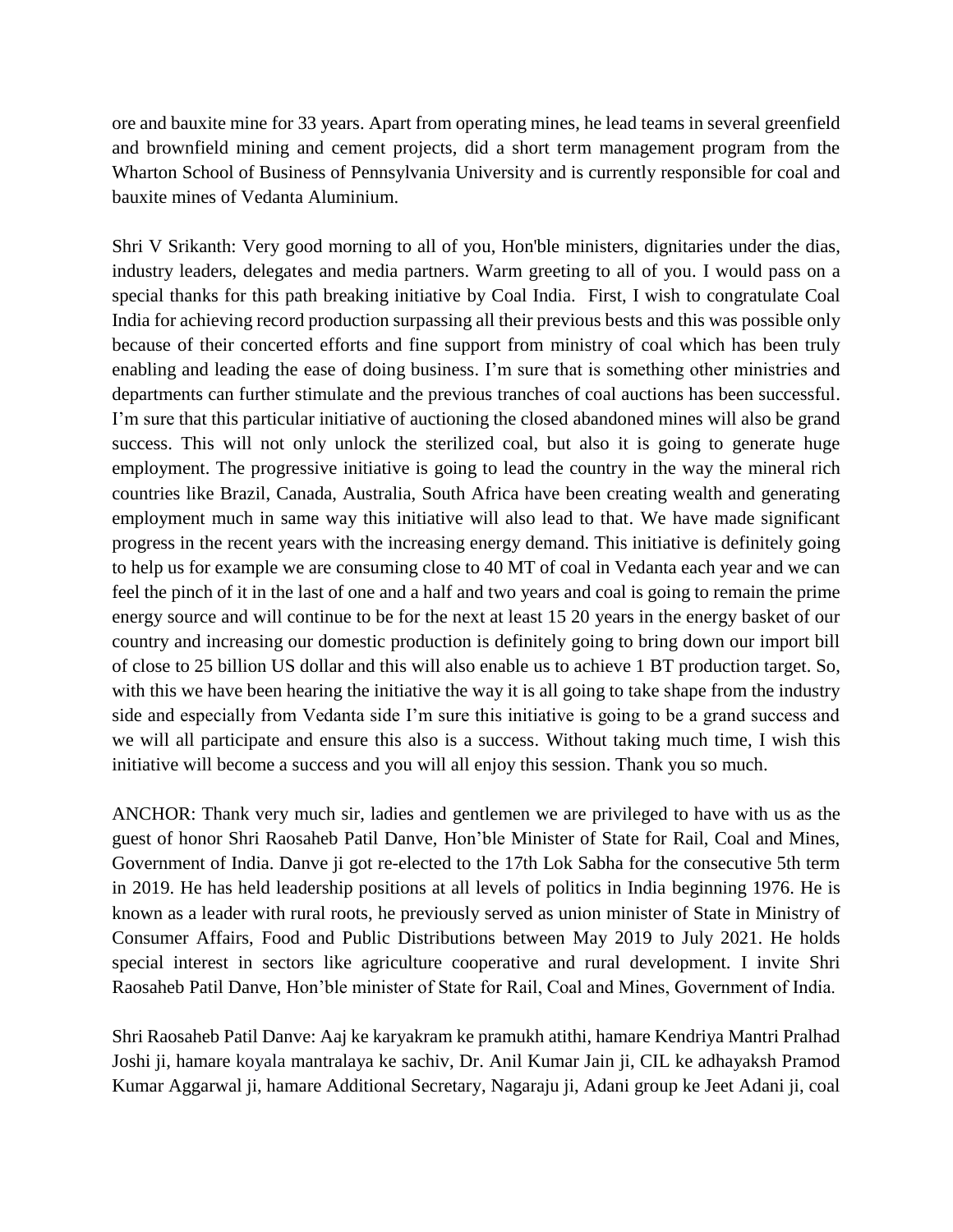mantralaya ke sabhi adhikarigan, upasthit deviyon aur sajano. Aaj CIL ki band aur discontinue khadano ki shubharambh ke karyakram mein upasthit sbhi ka main pahle suvagat karta hun. Aur apne desh ke Pradhanmantri Narender Modi ji ke netritva mein Bharat Sarkar ne desh ke koyala kshetr ke vikas ke liye jo kai kadam uthaye hai, jo ki commercial koyala khadanon ki nilami ki safalta ke baad, sarkar ne CIL ki band padi khadano ko prachar karne ki pahal ki hai, jiska udeshya desh mein coal ki lagatar badhti mang ko pura karna hai. Samay ke saath niji kshetr ke saath revenue bhagidari ke aadhar par aesi kai aur khadano ki peshkar par vichar kar rahi hai. Mujhe pura vishvas hai ki in upayon ki is kshetr mein bhari nivesh akarshit karne mein maddat milegi aur iske saath hi private aur sarkari sahyog ke role model ke roop mein bhi badhava milega. koyala, bijli utpadan tatha udyog ke vistar mein ahem bhumika nibhata hai. Tatha desh ke urjaa mishran se sabse bada indhan bhi hai. Mitro ye garv ki baat hai ki bharat ke pas duniya ka panchava sabse bada koyala bandhar hai. Fir bhi hame coal aayat karna padta hai. Sarkar desh par mehngai aayat ka bojh halaka karne ke liye koyala ke aayat ko kam se kam karne ki yojna bna rahi hai. Is karan sarkar ka lakshay gharelu koyala utpadan ko 23-24 tak 1.2 billion MT tak badhana hai. Ismein CIL ke saath saath sabhi ka yogdaan bhi zaruri hai. Mujhe khushi hai ki hamara mantralaya niji kshetr ke sahyog se band padi khadano ko fir se shuru karne ki yojana bana raha hai. Ye hamare Pradhanmantri Narendra Modi ji ke Atmanirbhar Bharat ki aur shashvat kadam hai. Ye pahal is kshetr mein atyaadhunik technology upyog ko bhi badhava degi . Mitro mujhe pura vishvas hai ki mantralaya ke prayason ko niji kshetr dwara upayukt roop se samarthan diya jayega, jisse aarthik vikas ko badhava dene ke saath hi desh ki urjaa suraksha sunischit karne ka lakshay bhi prapt hoga . Dhanyawad.

Anchor: Aaj ke is ahem avsar par apne upasthit sabhi ko sambodhit karte hue apne anmol vichar samne rakhe. Bahut bahut shukriya. Ladies and gentleman we are fortunate to have with as the Chief Guest Shri Pralhad Joshi, Hon'ble Minister of Coal Mines and Parliamentary Affairs, Government of India. He is also the member of  $17<sup>th</sup>$  Lok Sabha from Dharwad lok sabha constituency. Earlier he served as Karnataka State President of the Bhartiya Janta Party. He was BJP's Dharwad district President and presently he is General Secretary in the Karnataka state unit of the party. Owing to his massive public connect and distinct leadership skills he got elected as a member of parliament in the Dharwad constituency in 2014. With a thumping majority reelected in 2009, 2014 and again in 2019 for the fourth consecutive time. He pioneered the launch of commercial mining of coal and introduced progressive mineral reforms. I request you sir to initially launch the close discontinued mines of CIL on revenue sharing model by pressing the button on the clicker. Moments to be treasured and now I'll invite honorable minister to address gathering on this significant occasion.

Shri Pralhad Joshi: Shri Shri Raosaheb Patil Danve, MOS Coal, Mines and Railways, Shri Anil Kumar Jain, Secretary of Coal, Shri Pramod Agarwal, Chairman of Coal India, Shri Nagaraju ji, Shri Jeet Adani ji, aur industry leaders jo apne nimantran se jo aaye hue hai main apka hirdya se abhar vyakt karta hun, aapka suvagat karta hu. When we made a statement in 2019, when A K Jain joined ministry then we together we had a discussion that commercial coal mine launch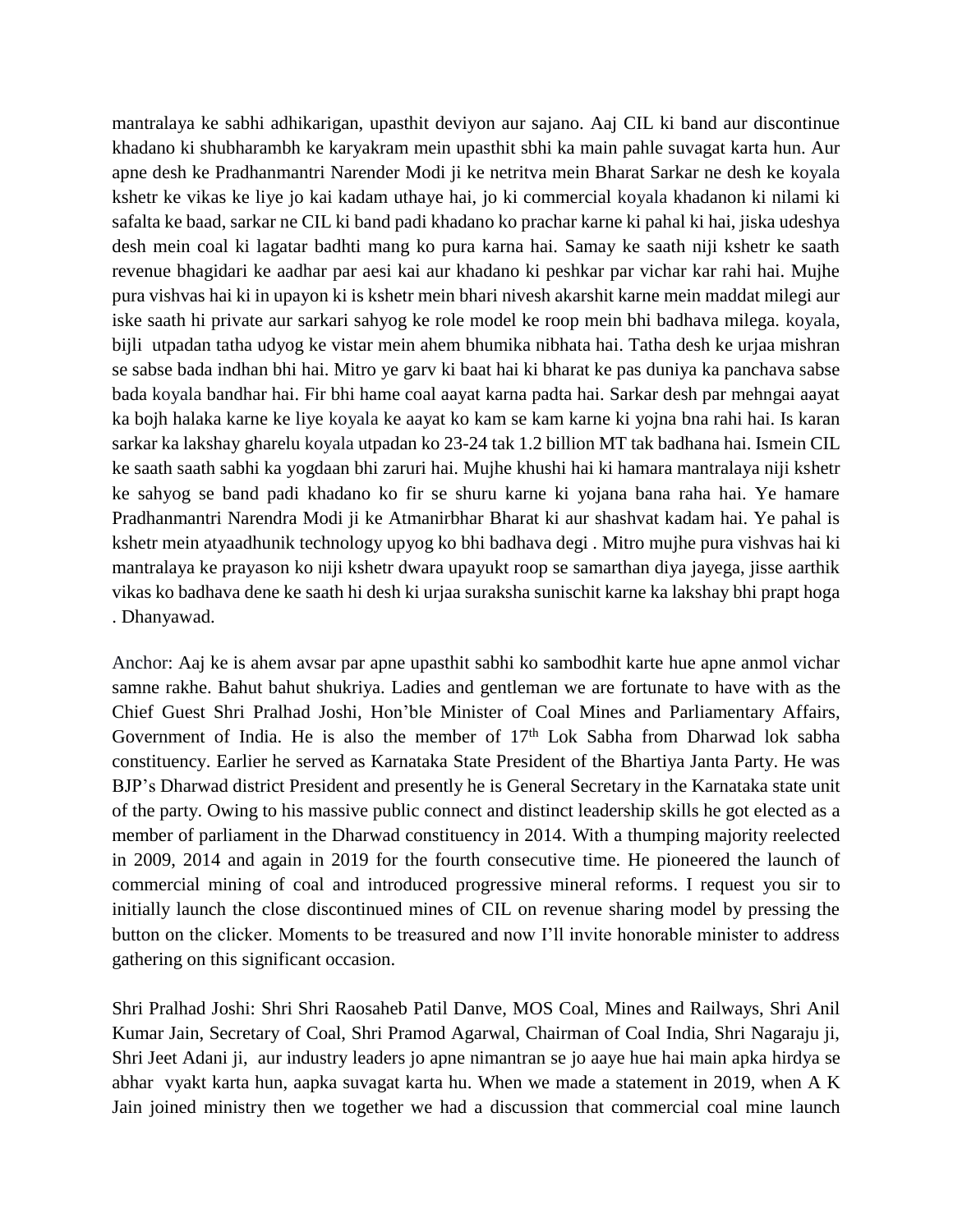karenge, aise hamne charcha shuru ki. Tho tab bhi bahut hurdle tha, tho bahut koshish karne ke bavjud bhi isse pahle hua nahi tha, aur is bar bhi do tarah ka charcha shuru ho gaya, ek tho ye hoga nahi, hai na Anil ji, ye hoga nahi, aur jisme hamne gasification ke liye 50% and early production ke liye sab karne ke baad, tho bahut log bolte the ye hoga nahi, aur dusre log jab maine iska pahle he tweet kar diya tho apko agar yaad hai Anil ji hamne is par charcha bhi ki thi, ispe bahut log bolte the ki coal khatm he ho raha hai koi use hi nahi kar raha hai, tho ye sab kyun kar rahe hai koun aaega investment ke liye. Ye charcha bhi shuru ho gayi thi jaise Pramod Agarwal ji ne kaha iska shradhanjali dena nirnnay kar diya tha. Lekin fact of the matter aisa nahi hai. Maine tab bhi bola tha commercial coal launching mein Mananiya Pradhan Mantri ji bhi bole the. aur kai kai occasion par you can see my statement I had made it my statement very clear that coal will be required, only thing is how to balance environment, paryavaran ke kaise hum balance kare aur uska bhi khyal kaise kare. Aur hamara energy need ka bhi pura kaise kare that was challenge before us and we are doing it. And very responsible coal mining in India coal India also and other private partner jo hamare saath aaj khade hue hai, hamara MDO hai sb milke main garv ke saath ye kah sakta hun ki hum responsible coal mining aaj ke din me hum kar rahe hai. Kitna planting kiya hai abhi total around, zyada hua ji, chaudhaso hector mein jo humko banding ke, 2800 Hector mein per year hamne plantation kiya hai, jo mine ka paani hai use portable karke upyog karna shuru kar diya hai. Aur DMF karke jahan mining se thoda kuch effect hota hai. DMF fund mein humne wahi district mein logon ko kalyankari yojana jari karne ke liye hamne shuru kiya hai. Iske alava bhi jo kuch bhi paryavarann banaye rakhne ke liye manniya Pradhan Mantri ji ka jo international commitment bhi hai … hum logon pe bhi kahte rahte hai. We are following in letter and spirit. Ispe ye kahte hue mujhe kahne mein koi sankoch nahi hai ki aane wale dino mein in coming days as of now today we are generating around 4.3 billion units per day ., 4.3 or 4.4 …. Aap jaante ho kyunki hum to aap logon se he charcha karke samjh lete hai, hum jab policy banate hai tho apse hi charcha karte hai. Aapse samjhane ki koshish karte hai. Thoda kuch jo humko paper vaghera milta hai padhne ka koshish karte hai. Officer logon ke saath charcha karte hai lekin aap jo hai aap field mein hai you know better than me. What is going on in the world and what is going on in India also. Jo log shradhanjali de rahe the coal ko aaj sabhi log humko bol rahe hai coal ka supply karo coal supply karo coal supply karo. I am not telling they are wrong .. I am not going into that debate … but that question is we need that, we should understand this and also need is going more, I is going to be doubled because Jaise aap sab jaante ho ki today hamara jo yatayat hota hai transportation hota hai, movement hota hai, vehicular movement hota hai, hamara trains ka movement hota hai, ismein diesel zyada use hota hai aaj bhi, rail mein zyada diesel use hota hai aaj bhi, lekin itni badi matra mein electrification mananiya Modi ji ke netritav mein ho raha hai, and where from where will you bring this electricity, jahan tak total electricity generation aaj ke din 21-22 mein 1490 billion units hua hai, coal based usmein 1107 hua hai, coal required put all around estimate is baar jo hua hai 700 MT hua hai, aur jitna hum abhi badha rahe hai, jis ghar ko electricity tha Modi sahab ne usko dhundh dhundh ke pakad pakad ke unhe electricity diya hai. Kamse kam ek do fan light aur bhagwan ke ashirvad se aur Modi ji ke athak prayas se economy bhi improve ho raha hai. Iske karan ek fan do fan ek adh light aur pahle jab hum dekhte the hum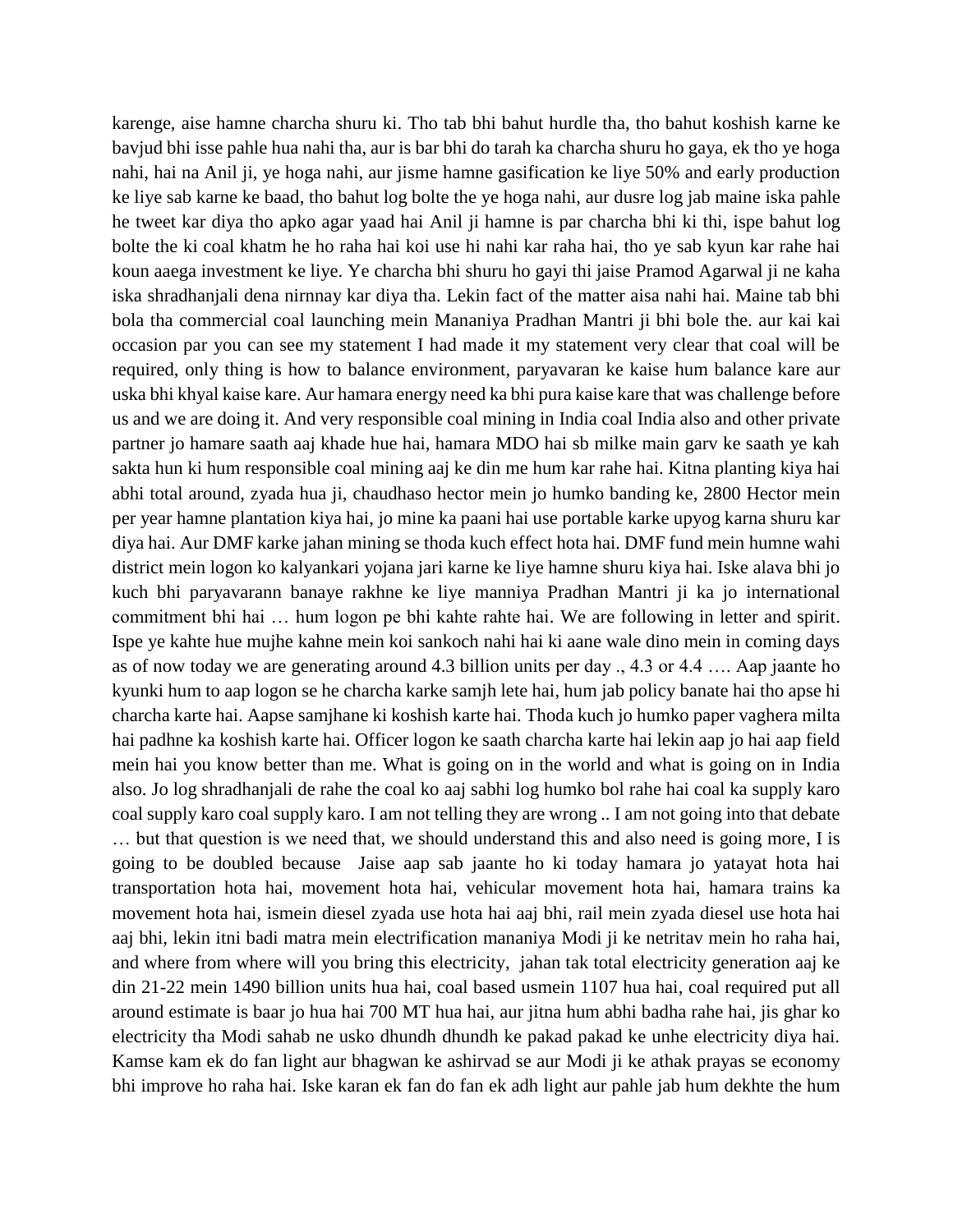jab paani garam karne ke liye kya kya karte the, aaj sabhi ek dam bahut chote se chote ghar mein electric geyser lagta hai. Cooking is also majority is going change towards the electricity and estimate is by 2040 the requirement will be doubled, the need will be doubled, jo hamara Anil Jain hi ismein he PhD kiya hai to correct hai naa sahab. Tho he is PhD in our sector, energy sector. Main unko bhi puchta rehta hun ki kya hoga Anil ji, wo bhi kehte hai sir requirement bahut badega, aur sahyog se hamara secretary additional secretary sab log jo hai bahut studied log hai, Nagaraju ji ke bare mein apne suna abhi tho ye sab research karke mujhe bhi bolte rahte hai jo humko bhi thoda kuch milta hai paper aur industry leader se jab milte haim jab baat karte rahte hai, bahut badi matra mein electricity ka requirement humko hone wala hai. Tho kaha se layenge, tho thik hai Pradhanamntri ji ka direction hai hum sab logon ko, aur Pradhanamntri ji jo bhi bolte hai wo soch samjhkar, unka naya naya idea rehta hai manaiya Modi sahab ka. Tho renewable me jo humne target kiya hai wo achieve karne ke bavjud bhi humko coal requirement bahut hone wala hai, isliye Pradhanamntri ji humko direction bhi diya hai ki coal gasification, iska charcha hum iske baad karenge. Tho isiliye hamara abhi dhyan hai hamara target hai, humko jitna coal requirement desh ke liye hai utna kaise bhi karke nikalna hai, we have to bring out. PM sahab ne mujhe ek baar kaha jab main mantri bana dekho Pralhad bhai agar hum oil import karte hai to main samjhta hun, agar hum coal import karte hai, aur wo bhi thermal coal import karte hai to ye paap hai. Aise Pradhanamntri ji ne kaha hai, tab se wo humko guidance dete he rehte the. Jab hum commercial coal mine launch karne jaa rahe the tho uske baad kuch guidance ke liye mananiya Pradhanamntri ji ke pas gaye the, tab unhone mujhe ek chiz kaha, aap coal India chairman se baat karo kitne unke paas aise khali jameen jiske ander koyala hai, aur adha use kiya hai aur bich mein kis ne kisi karan se band hua hai, main aur anil ji milkar gaye the, If you remember woh ek chote se kamre mein hamara meeting hua, tab unhone kaha aap Pramod Agarwal ji se puchiye kitna abandoned mines, kitna discontinued mines hai. Maine bola innocently maine bola sahab ye discontinued mines kaise hum use karte hai, unhone bola wo hume kisi na kisi karan, kyunki PSU ka apne aap constraint rehta hai. Unse baat karo ye aap shuruvaat karo firse shuruvaat karo private PP model mein, ismein bhi apko kamse kam bahut badi matra mein aapko milega, aur jab hamne ye 20 million, 20 mine jo abhi shuru kiya hai, launching abhi humne kiya hai, attractable result approximately 380 MT. Aur ismein agar 10-15% aate hai to 30-40 MT humko mil jaata hai. Aur hamara aaj ke jo bahut badi matra mein shor sharaaba ho raha hai Coal India par bhi bahut dabab hai, hum daily kam se kam 2-3 meeting ham Coal India chairman aur subsidiary chairman aur Anil ji aur Nagaraju ji milkar karte he rehte hai. What is the total gap today, around 15-18 MT, Correct naa, 25 approximately thik hai, Tho aaj to peak created, bahut peak chal raha hai jitna electricity ka demand aaj hai utna kabhi bhi nhi tha jitna heat aaj hai, suraj ka prabhav itna kabhi bhi nhi tha 122 years ka itihas hai ye, itna zyada tho kabhi bhi nahi hua tha. Tho is time hamara 25 MT gap hai aese Pramod ji mujhe bta rahe hai. Tho ismein agar hum ismein agar commercial coal mining already launch hua hai, usse hum agar 30-40 MT nikalte hai agar to do teen varsh to problem nhi rahega lekin aage ke liye sochke ye commercial coal mining aur abandoned coal mines jo hai, I think they are more one hundred ton after this that also we are going to bring for the on partnership basis, ismein main ye nahi kahta hun ki ye sab MDO model mein aur ismein bhi 50% gasification jo hum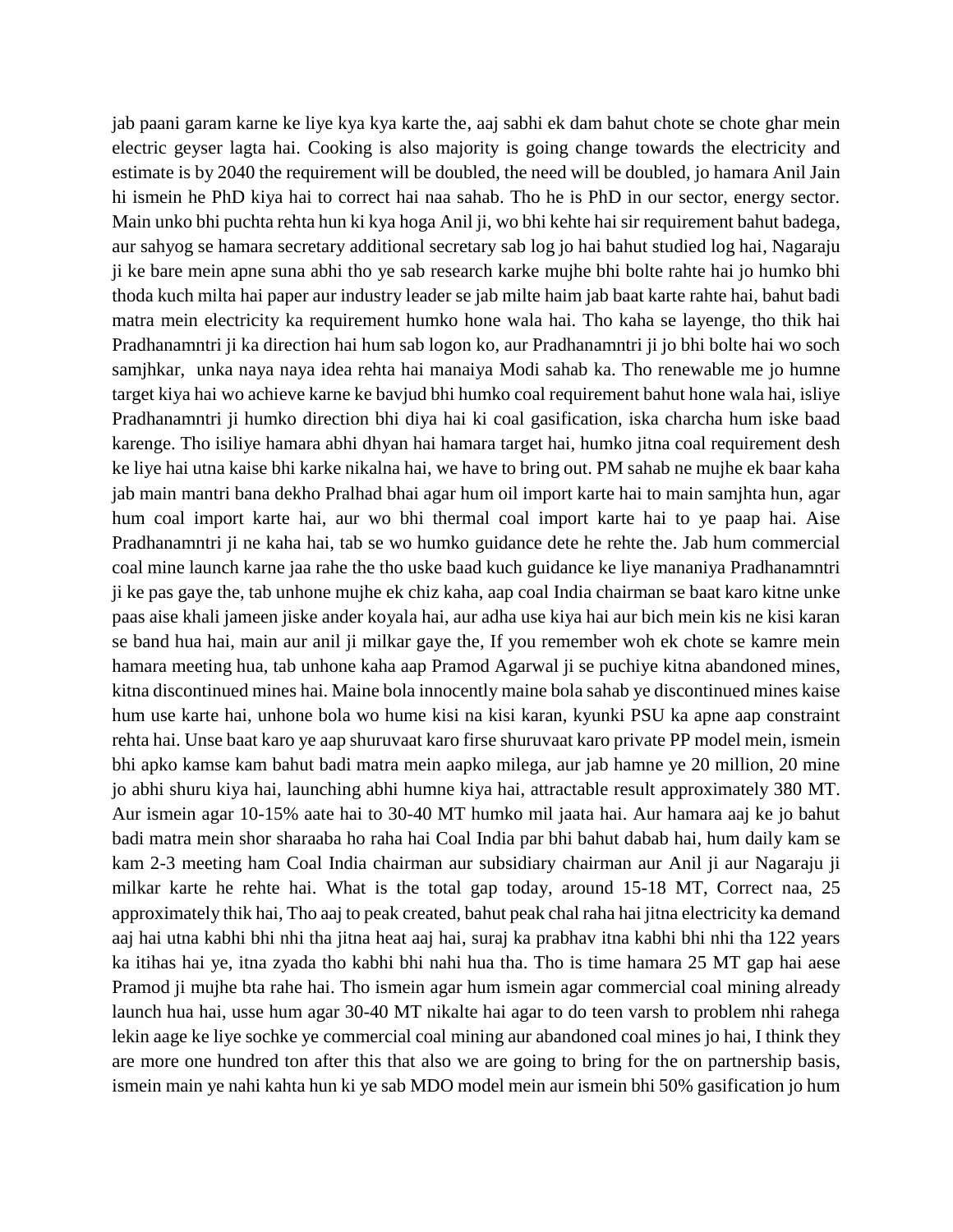commercial mining mein diya ismein bhi lagu hoga, Ismein agar nahi hai tho karna padega, agar koi bhi gasification ke liye coal use karte hai to 50% jo discount milega wo discount ismein bhi milega, revenue sharing mein, Anil ji agar iska nahi hai tho karna padega iska. Tho gasification is comparatively environmentally safe, jo Pradhanamntri ka iccha hai usko Pradhanamntri ji ka jo commitment hai to iske liye hum to ismein bhi ham 50% mananiya Pradhanamntri ji ke nirdesh par hi dene ka hamne nirnnay kar lenge, aur ye jo condition lagaye hai ismein bhi agar kuch apke saath charcha karke zarurat hai to hum badalav karne ke liye bhi taiyaar hai, lekin hum sab milke jo thermal coal import ho raha hai usko hamko khatm karna hai.This is the target of Government of India under the leadership of honourable Prime Minister, humko ye sab karna padega aur jitne acche acche mine hai jismein, there are so many good mines, ismein cooking coal hai, jo idher industry leader baithe hue hai, tho aap zarur soch sakte hai, aur grade 5 ka, grade 5 ka coal hai, aur ismein almost all clearances are available, there might have been some problems but I will assure you as a Coal India and as Ministry of Coal, I will assure you, I'll handle and we'll see that winwin situation is there and together we will produce the coal and together we will see that India after the, Pradhanamntri ji bolte the hum sabko bolte the aur mananiya Pradhanamntri ji ne publicly bhi bola hai jaise world war ke pahle post world war aur pre world war ek order rehta the, world order, abhi pre covid aur post covid ek naya world order hone wala hai. Ye world order mein India will be the best performing. Aap ye maan ke chaliye, I am telling you and this over government is also confident and under the leadership of Prime Minister Shri Modi, there will be, India will be the best performing economy and we will lead the in the world as for as the economy is concern. Jab sthithi aise hai hamara jo abhi duniya ke hisab se bhi hamara per capita consumption bahut kam hai, ye bhi humko dekhna padega China kitna hai, US ka kitna hai, ye sab aapko dekhna padega, hamara 2000 aur kuch hai, unka hai 12000, China ka hai 4000 kuch, aur jab log hamare log electricity use karke apna jeevan mein badlav lana chahte hai jo kuch bhi natural resources hamare paas available hai, ismein transparency se hamko kaam karna padega, yahi hamko mananiya Pradhanamntri ji se direction hai, isliye paryavaran ka pura khayal rakhte hue, we will see that the things will change and commercial coal mining mein bhi jitne log iska success ke baare mein doubt kar rahe the, tho ek tho ye coal mine gaya hai private party ko gaya hai 84%, hai naa Nagaraju ji ye 84% , aur average ismein mila hai 5% to 38% ya 34%, 38%, 5 to 38% mila hai tho kuch log commercial mining mein fayeda liya hai, main vinamra se prarthna karta hun ki ismein bhavishya hai aur ismein gasification liquefaction ye karte hue, hum kaise iska upyog kar sake ye sochna chahiye, kyunki jaisa maine kaha cooking abhi electrification hoga, transportation electrification hoga, ye sab bahut badi matra mein desh ke overall economy mein bhi aur overall requirement of the energy mein bhi bahut bada badalav aa raha hai, Isliye ismein jo agar condition apke samne hai abhi Nagaraju ji ne rakha hai usmein bhi agar kuch hai tho aap Coal India se baatchit kariye aur isko hum bahut investor friendly banane ke liye hamara lakshay rakha hai, so that tho kamsekam videsh se jo thermal power, thermal coal hum laate hai to usko to humko rok lgana padega, ye hamare mananiya Pradhanamntri ji ka ek lakshay hai, humko ye lakshay mananiya Pradhanamntri ji ne diya hai. Isliye main aap sabko nivedan karne aaya hun, isse zyada mujhe abhi bolne ke liye aur zyada kuch nahi hai. Tho coal production abhi kitna bada hai ye bhi main kehna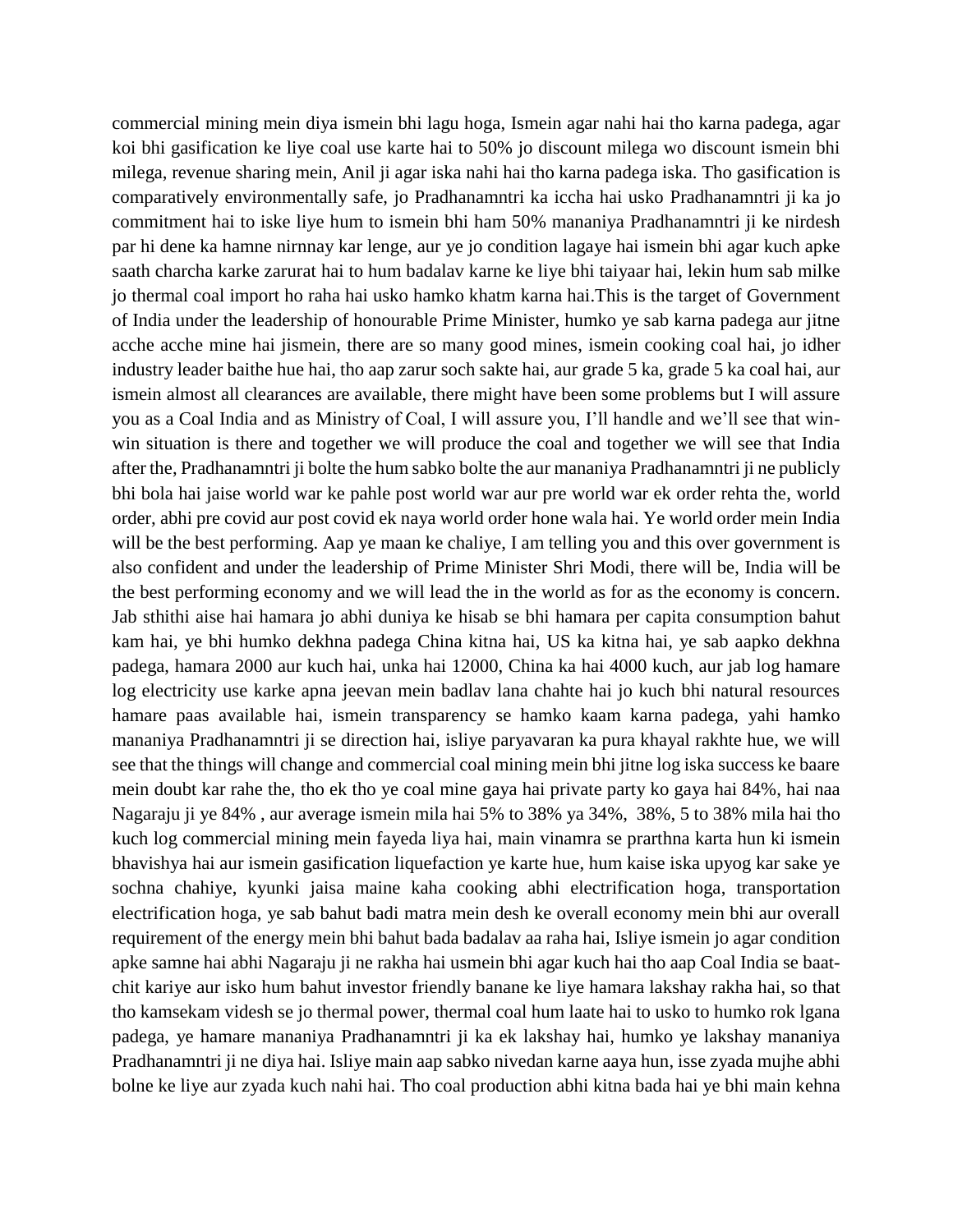chahta hun ki, in 2014 it was the 570 MT, humne supply kiya tha, aaj ke din mein means at the end of 2022 march 31st we have supplied 880 MT that is 43% more ho gaya hai, 43% more offtake has been done all, kitna hua 700 and Anil ji 767 MT, itna production hamara hua hai, uske bavjud bhi abhi shortage ke baare mein baat chal raha hai, shortage aaj ke din se zyada ham aage ke liye bahut zyada soch hai jo quarter two mein kyunki barish ki dino mein supply veghara ka transportation veghara ka jo samsya hota hai usmein bhi dhyan deke ham pure din kal humne meeting kiya hai aur uske target kaise rakhna hai kaise aage badhna hai ye sab ham soch shuru kar diya hai. Tho isliye aur captive mine jo humne aap sab jaante ho main fir se apko I trying to refresh your mind, humne end use khatm kar diye, coal mein bhi khatm kar diya hai aur other mines mein bhi khatm kar diya hai aur captive mine jo leke baithe hue the unka jitna requirement utna mine kar sakte the, hume usmein bhi 50% de diya chalo market mein becho, kuch log paisa bhi bna rahe hai usmein, hamko koi aapatti nahi hai usmein, but in whole the country should be Atmanirbhar, that is the intention of this launching of abandoned and discontinued coal, coal mines, tho iska artha hai ki usmein kuch kamiya hai isliye uska auction kar rahe jaise maine pahle bhi btaya as I said earlier also there will be some constraints for PSUs, PSUs will have there some constraints for that reason they will not be able to mine it out, private log kuch to kuch baat karke usmein kar sakte hai, jitna constraint ek PSU ko rehta hai, government company ko rehta hai, utna constraint private logon ko nhi rehta hai, ye karan se ham iska offer karna socha hai iska arth nahi hai ki ismein kuch nahi hai isliye nuksan ho raha hai kai ne bich mein ek presentation kaha hai ismein bahut loss hua hai, loss aur kisi ke karan hua hai ji, tho isiliye main apko aashvasth karna chahta hun isliye I had directed them, jab humne first launch kare then best of the best mines should be selected, tho aisa hi hamara CMPDI ne kiya hai, Manoj ji ne kiya hai aur Manoj ji jab bol rahe the aap bahut acche acche mine ka kitna steel ka grade ka ye sab thoda thoda ujagar kar sakte the. Tho bahut acha mine hamara Coal India ka chairman hamare Anil Jain ji ke margdarshan me kiya hai, aur is kshetr mein aur total energy sector mein ek hum badalav lana chahte hai, tho isliye main apka sahiyog chahta hun. I want your corporation whatever is need from the ministry, whatever the need from the government we are there with you, we will hold your hand, jaise commercial coal mining mein bhi janha environment ka samsya rehta hai, janha forest ka samasya rehta hai, janha state government ka samsya rehta hai hum svayam baat kar rahe hai, aur Anil ji baat kar rahe hai hamara Nagaraju ji idher udher ghum rahe hai sabse baatchit karke kaam nikalne kaa koshish kar rahe hai, Main apko ashvasth karta hun main idher udher ghum ke kuch log has rahe idher, Main Jharkhand mein jaata hai orissa mein jaata hai jake baatchit karta hai phone pe baat karte hai Chief Secretary se milte hain tho ye sab kaam ho rha hai, tho isliye hum handhold karenge, aapke saath khade honge, aur sab milke desh ko Aatma Nirbhar karenge, yahi avahan dete hue main apni vaani ko viram deta hun. Bahut bahut dhanyawad. Namaskar

Anchor: Thank you sir for your valuable inputs and your insights. Especially for being the driving force to boost private investments in the coal sector. Ladies and gentlemen now we'll open the floor for questions, we have provision of microphone wait till the mic reaches you, identify yourself, and also name of the person to whom your query is addressed. We have speakers and experts to question your answers. I have three names already with me Mr. Dinesh Kaushik,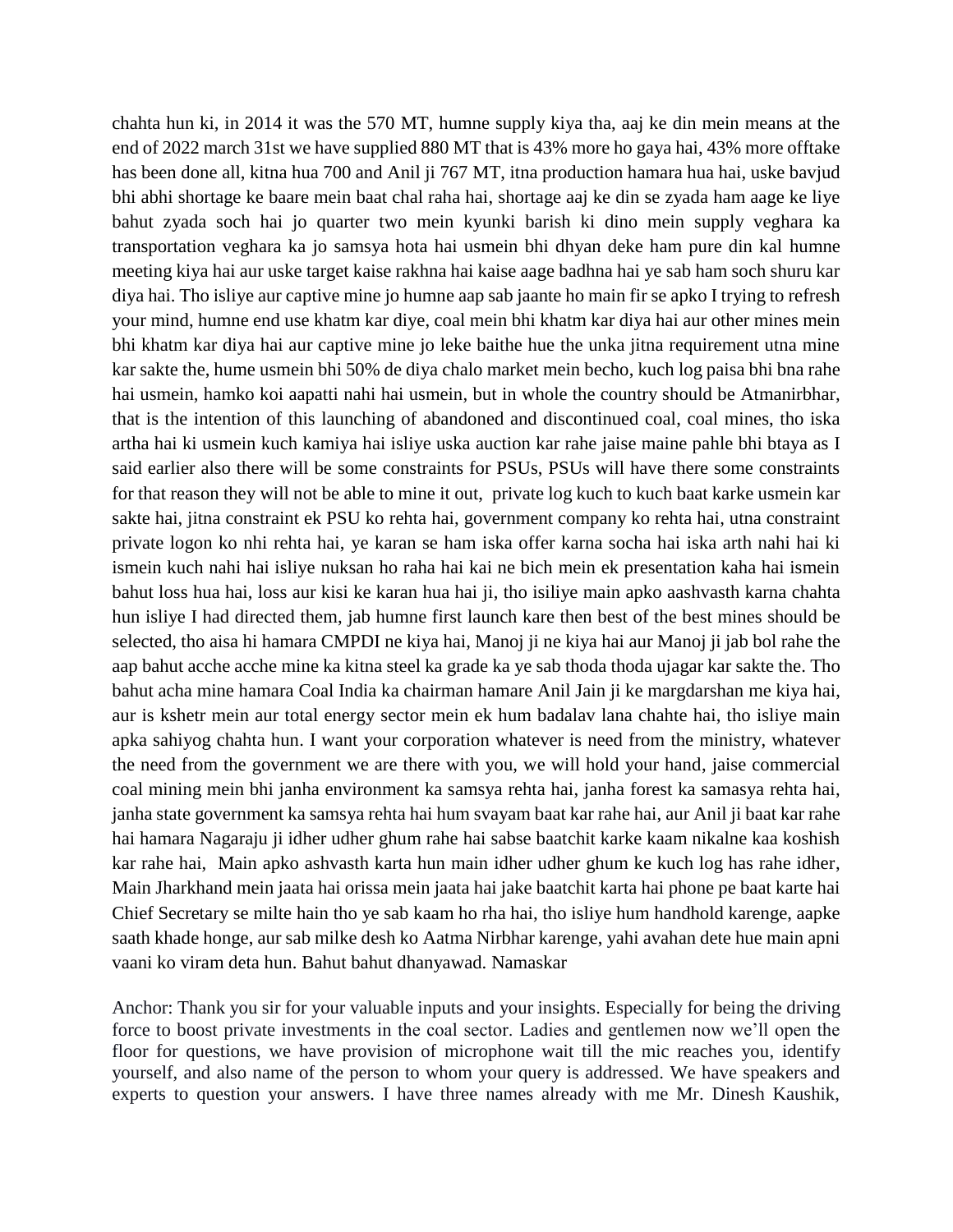Director, D&A Financials Pvt. Ltd. Sir, please. Can we have the mike, right at the end, can we please pass the mike to Mr. Dinesh Kaushik ji.

Dinesh Kaushik: Thank you, sir, to give this opportunity, wonderful presentation, where we see that government is proactively working and solving the problems which are anticipated in the future. Aur minister sahab ka sunkar tho bahut hi encouraging laga ki government kitna deep level par ja kar future ko project karke problems ko smajhkar aage cheeze badha rahi hai or vo visible ho rahy hai actions me or result me. So, we are honored to have you here and listen to you. Mere do questions ismein hai ki kai cheeze aisi ho rahi hai hamare ynaha ki ek coordination banking ke sath humko schemes ke liye chahiye hota hai or ismein jaise land to transfer karne ke liye aap propose kar rahe hai, whether this land will be eligible for mortgage for raising funds because it involves large capital investments, so those are some of the issues and it takes a lot of time. Whether the governments has really taken care of this or maybe thinking, I just wanted to draw your attention to this. This may be considered that when you are extending or transferring the land all permission with respect to forest clearance, fire clearance, and other things are in place and we are able to mortgage this land for raising funds and finances because banks are gradually learning from the past and becoming little more diligent and at the same time which is very much required but this going to be one of the major hurdle and we request you to consider this. Second point which I have in my mind is that today what we are talking is very positive environment, we know that we come from very low level of acceptance of coal as a power source to a very vibrant situation today and at very highly-priced. Which may be a temporary phenomena, may be for 2 years 5 years it may be necessitated because of the war which we are facing, China has taken some proactive action for reducing some carbon footprint and maybe reducing the overall pollution control measures. I heard one of the expert, he was saying that let there be a dynamic mechanism to consider the problem or anticipatory or anticipated market dynamics so there may be some mechanism which may be evolved after finalizing the deal with a person to address the problem which we might face, while we'll progress and the market condition turn adverse in long run. So, these are my two questions and my suggestions and thank you very much once again for a wonderful session. Thank you.

Anchor: The second name with me is Mr. Prabhat Mittal from Sandvik Mining.

Prabhat Mittal: Thank you, sir, my name is Prabhat Mittal, I am Vice President of Sandvik. Sandvik is a leading mining equipment manufacturers for underground coal mining mechanical cutting equipment. Today, as secretary sir has also mentioned in his speech that the more focus is been given for unground coal production. One important thing I would like to highlight here is that today that the underground coal contractors, production contractors who are there in the country are very limited in number who are having a good experience. Now with this enormous numbers of mines, which are floated with coal India for underground as well as the coal block owners, private coal block owners, who are going to open. We really need to see that good participation, wider participation encouraged by the Coal India and their tenders so that new bidders, new contractors are also come forward who are really willing produce coal with these technologies. So today still we see that in some of the tenders, there are restrictions and we have given our representation in past many years and we have been given the representation but still, there are more work and more guidance is required to the subsidiaries by coal India so that some relaxation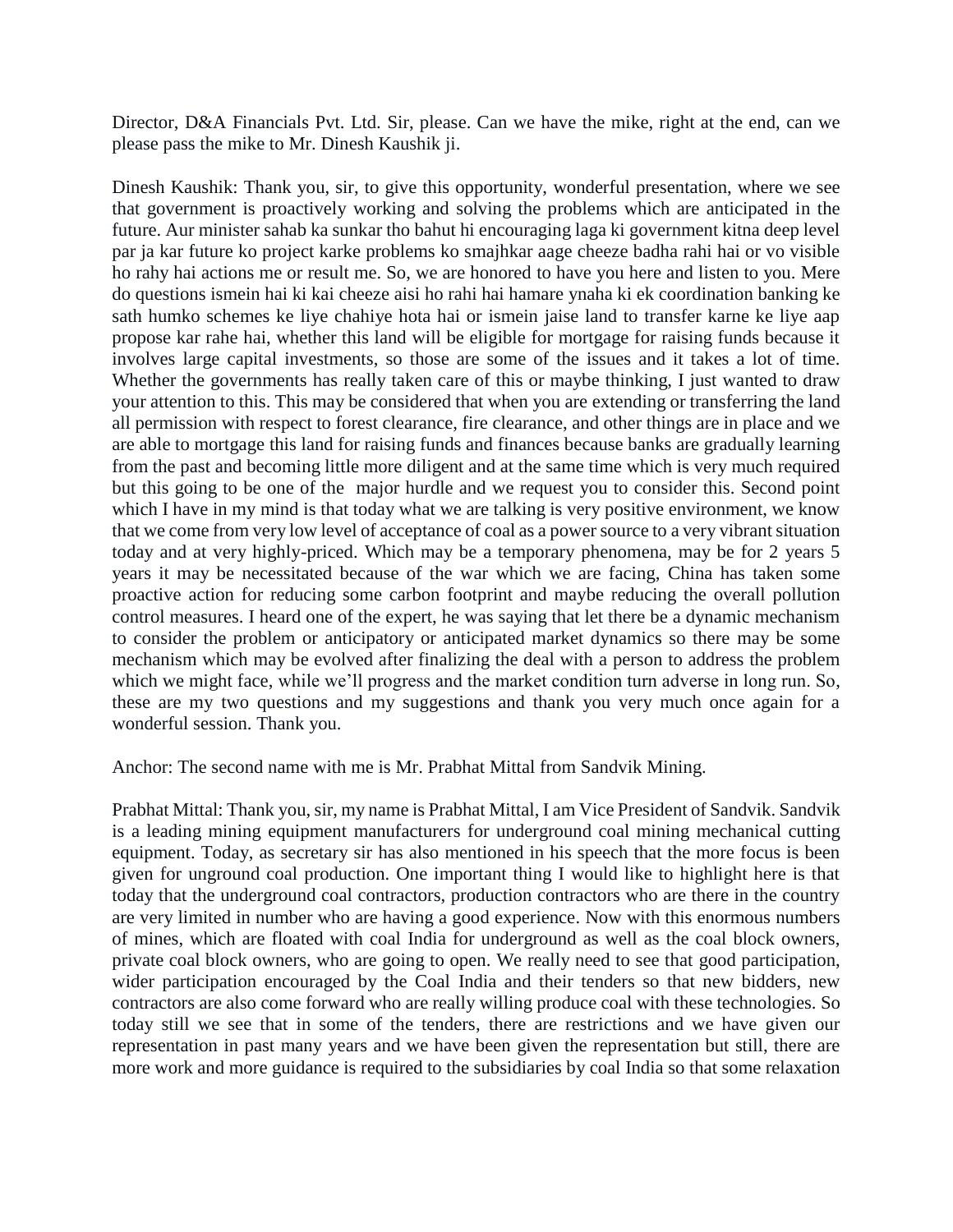is been given in those tenders for wider participation in these. So this is my suggestion and request sir.

Prabhat Mittal: Sir like for example we are producing and manufacturing the coal mining equipment, and in all other countries where our equipment are being run Coal India ask for producing, giving the production certificate to that particular equipment. Now we as an OEM keep on doing the R&D and develop the new models keep on changing and Coal India ask for particular production certificate of that particular model as a proven equipment so those restrictions are actually prohibiting us to participating in the tender with our contracting partners.

Pramod Aggarwal: Coal India ke jo apne MDO ke tenders hai aap unki baat kar rahe hai?

Prabhat Mittal: MDO Wale me tho kafi relaxation diya hua hai. Main baat kar raha hu jo hiring ke tenders aate hai usmein sir relaxation de diya jaye tho kafi acha rahega.

Pramod Aggarwal: Hiring ke jo tendar hai jo nomal tendar hai uske baare me hai ki unka kehna hai ki jo machine naya develop karte hai tho uske liye proveness certificate ki jarurat padti hai, tho DGMs ke bina tho hum ek equipment bhi nahi laga sakte, DGMs ke approval ke bina, Aur uske alava bhi proveness isliye bhi jaruri hota hai ki especially underground mining me koi bhi accident hoga tho uski jimmedari Coal India ki banti hai. But that is not relevant to today. We can discuss it separately.

# Anchor: Sachin Patra JI

Sachin Patra: Good afternoon everyone, respectable minister sir. My name is Sachin Kumar Patra and I am from Eki Energy Services Ltd. Ours is the company dealing with carbon credits. Which really made the buzz after the recent COP that has happened in Glasgow. My question was in these mining activities there is a scope of getting corban credits and that could result in additional revenue for all these companies who operate these mines. That will be related to capturing carbon to coal mine methane and coalbed methane. My question was related to that if that is an already a part of the tender or any of the company is doing it voluntarily as the part of the sustainability activity in and around the mines then it can also add on their revenue and strengthen their financials. So that's just a suggestion and if it's not part of the tendering process, again if it could be and it also add to the sustainability areas and also financially it could be beneficial for all the operators. Thank You.

Mr. Baliyaan: Thank very much sir, Hon'ble Minister and Secretary Coal and I must compliment for wonderful initiative there and we are confident that this going to be very very successful. Sir, I am speaking on behalf of newly formed coal gasified association of India, where all the gasifiers coming together to really, to pull their resources, their knowledge-based, and also the issues that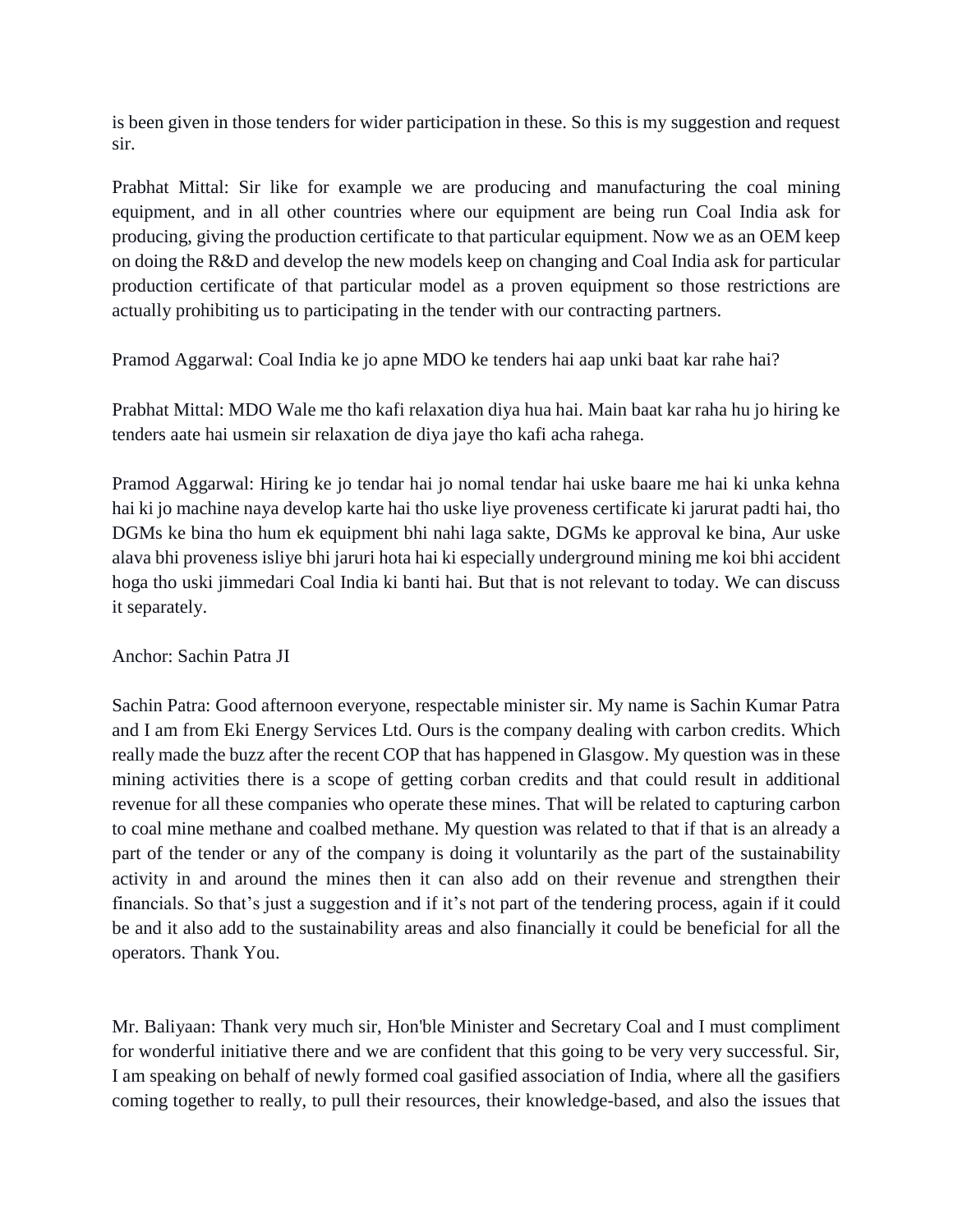would be there to address and make it more attractive. Sir one of the thing I would like to make a mention here is Coal gasification actually slightly technical thing by definition in the documents that I have seen in the ministry of coal restricted to only syn gas. I think coal gasification is a process where synthesis gas, syn gas, or producer gas all together is the same thing. The process is same, so I think the enlargement of the definition to my mind is very much essential. Otherwise many of the bidders may not really qualify. There are large number of producer gas producers who would be very much willing in taking participation in this thing so my request is to look at that sir and coal gasification should be broad-based or process we should include syn gas synthesis, gas producer gas altogether. That would also impact the end-user also because many of them do not produce only but also use it ultimately. So that will be very good for that sir. Thank you very much.

## Anchor: over to Dr. Rabi Bastia, CEO, Oilmax Energy

Dr. Bastiya: Sir my heartiest compliments, your charged speech has really ignited the energy in us. We explore and mine many kilometers down the earth, so coal mining is a natural friend of oil industry in that sense. Sir, I have one question and one suggestion. The suggestion first, the resources of coal mine whatever you have presented to us could be manifold higher than these if we adopt a small technology called seismic evaluation for the coal and the continuity of the coal. The topic of the current discussion was the discontinued coal mines, please believe me if you go through the seismic signatures of the coal mines and technology today available which can delineate 7-meter accurate coal seams and below up to 300 or 350 meters. Very clearly this technology will give at least 25% more results in our country sir. My one question, the escrow account is creating little bit of time delay in our system. So, we would like that the mechanism should be changed and directed towards the operator and which could take control and deposit on behalf of the Coal India. Thank you very much, sir.

### Anchor: Anybody else.

Vishal Chandak: My name is Vishal Chandak, represent financial services to Motilal Oswal, Mining Sector. We have been talking about the thermal coal and improving the production of thermal coal. I would also like to draw your attention to the billions of tons of coking coal reserves, we have in India specially Jharia coal field, which have not been explored or not been used. If we can produce that and use put that to operation, we are importing about 15 MT coking coal today, that itself works out to more than 20 billion dollars in current prices. So, anything which ministry can work, which will save the end-user industry and foreign exchange reserve as well.

Anchor: I could see another hand going up at adjoining seat

PS Reddy: Sir my name is PS Reddy, I am the MD and CEO of Multi Commodity Exchange. Where we trade gas, crude oil and pulling base metals and some of the agri products and rightly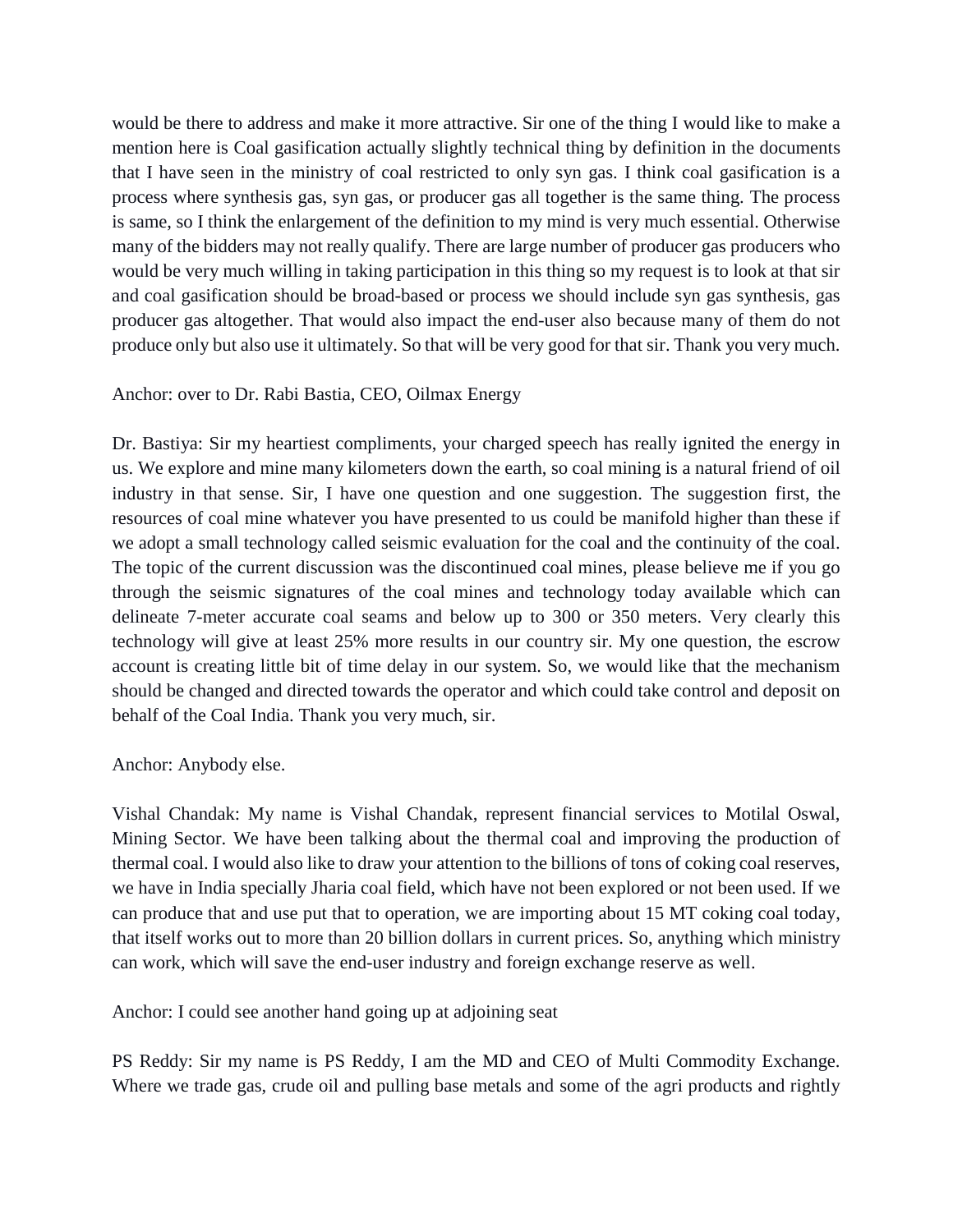this kind of initiative was required with parallelly development at a trading platform then only the price discovery will be very transparent and whatever revenue sharing you are looking at will also be priced very transparently. I think parallelly my request and suggestions to the Hon'ble Minister and to the team who build regulatory framework around the coal trading in the country. Thank You, Sir.

# Anchor: Right at the end...

Navin Ahlawat: Respected sir my name is Navin Ahlawat, I am from Jindal Steel and Power. It is just a suggestion that we waste lots of money and energy to transport coal away from the coal pithead so it's a suggestion that if we can promote more integrated gasification combined plant IGCC power plant at the pithead which will save a lot of transporting from that coal pithead. Thank you so much.

## Anchor: Anyone

Arindam: My name is Arindam, Company called 21<sup>st</sup> Century Mining. Congratulation for the new initiatives been taken Sir's. We are actually importers of coal hum dikh raha tha tha ki aheste aheste government wants to get into that Aatmanirbhar mode so in that spirit we have done our first investment for taking of coal blocks. We want to take part in further auctions there are two problems what I see one which already been highlighted that any new company coming in and we are merchant coal miner tho hume coal nikalkar we have sell it to market, first in terms of bank financing which have been already spoken about kuki hamare pass asset base yanha hai nahi or koyale ko hum collector dikha kar bank ko mushkil hoti hai tho usmie we would need help. The other is merchant coal miners as the production goes up they play a larger role so the single portal which have been implemented already. Jis tarah se correct price dicovery for the market vo kis tarah se simplify kiya ja sakta hai, ise bdhava diya ja sakta hai uspar jara clarifications chahiye. Thank you.

Anchor: Well I see no more hands going up

Pramod Aggarwal: That two-three issues which I can address but rest of the thing I'll leave it to Secretary and Additional Secretary to address. One was relating to the mortgaging the land been given to the process. Actually, we have not thought very seriously about it so I won't be able to comment anything since we are not transferring the land to you it just leasing it not even leasing, its lease to us so we are subleasing it. I have to explore the possibility there and see the legal issues but I am not committing on that. Second was escrow account which was raise by Hon'ble minister also, again since I have background of only roads etc. so we have used that model here, we assure that we will explore this possibility also and take the legal advice. Here the ownership of the mine in two senses not been transferred It is being the mining purpose act only. We are transferring the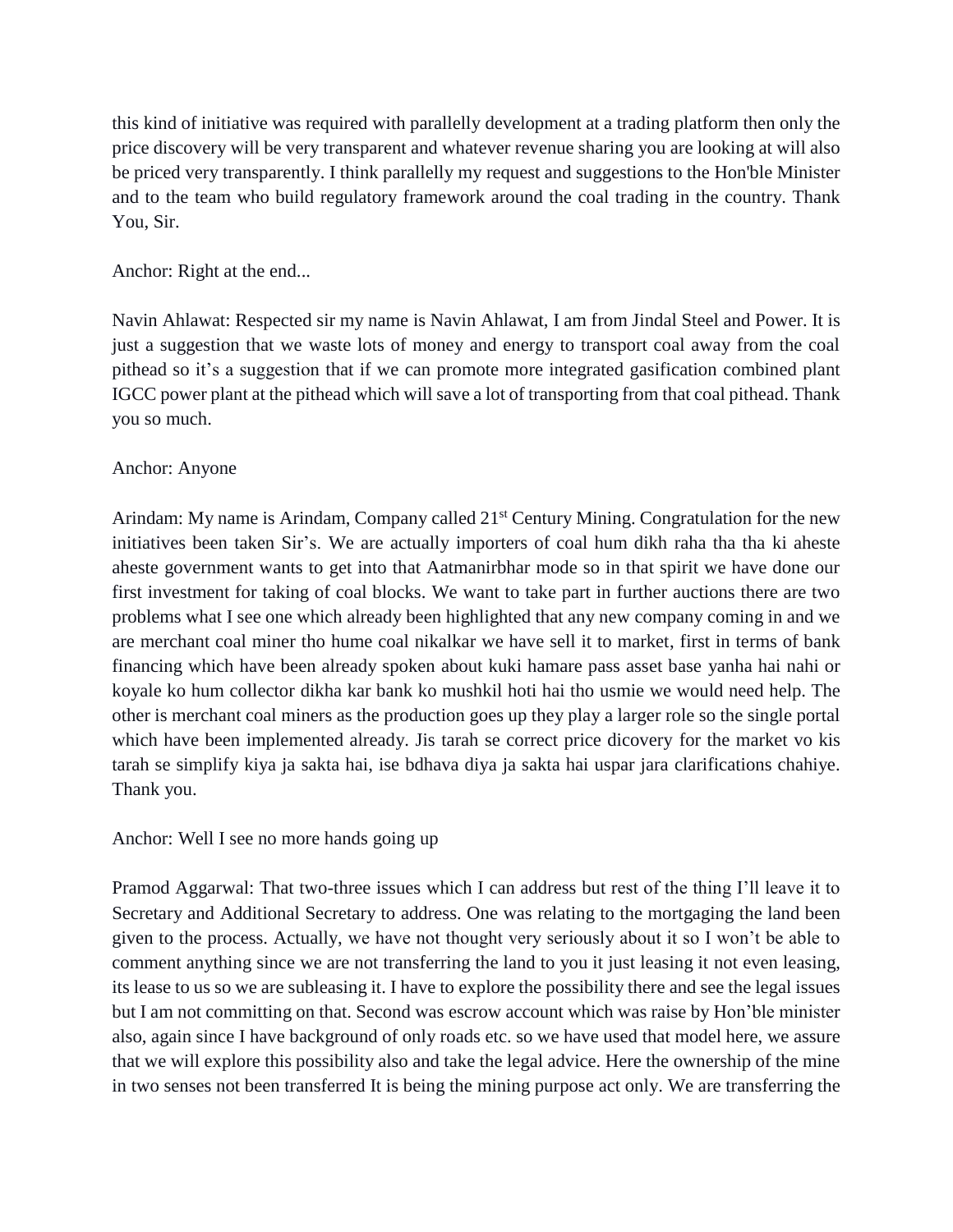ownership and to that extent to you'll be responsible for all the operations, we won't have any intervene or interference in your operations except for looking for some statutory things because we will continue remain as the owner, that possibility is not there because this was given to us in coal bearing act unless the act has changes perhaps it will not be the possibility we have found this, and ultimately the coal also will be the ownership of the Coal India technically. But practice term you will be the owner and you will be selling coal on behalf of the Coal India. So there is slight difference between commercial mining and MDO model in which revenue sharing is there so because of that perhaps but we have assured you that all these 3-4 things will be looked into. So these are the 2-3 things which I wanted to clarify but I assure you we will look into it and will take the legal opinion.

Shri A K Jain: So CMD has clarified just add on to that the land is not being transferred, so there is no case for mortgage of the land. But there is a long term contract which you'll enter into with Coal India, so what rights you get the document which was created so may be coal India will examine, because I remember that even in mining the contract it's a limestone on which factories put up. Unless and until the bank has some right over the resources or they don't finance otherwise. If tomorrow they finance in this If they goes into MPA they must have access to that document on the basis of which they can give it sell it somebody and recover. So you'll have to explore that.

Dynamic approach to address evolving situation so even in the commercial mining people have taken the bigger risk. The clauses are there force majeure etc. But I don't know what you have in mind may be what you have in mind is if there is an international treaty in which India commits to you know dependence on coal then what will happen, those thing I think will be taken care of in a normal force majeure situation, Carbon credit is a suggestion we are open to it. Widening the definition of coal gasification, for this will rely on CMPDI to tell us what is the meaning of gasification. I understand synergy, synthetic natural gas, producer gas so may be we will ask CMPDI to tell us that what do we wish to encourage, so basically the idea is to encourage gasification and that means basically to develop methanol, ethanol, DME so if those things which we are importing can come through coal we will love to encourage it. Seismic evaluation I think there is already a lot of discussions and Coal India is also open to the Idea. That seismic should be accepted. Escrow account I remember that it was tried out in the first mention. It would not be liked by the Industry, Industry would not like to put same procedure to an account over somebody else has controlled and then they'll become the applicants to it, so this can be look in to. Isko kar denge sir bank guarantee system.

Shri Pralhad Joshi: Bank guarantee karo iska, Escrow account me idhar udhar ghumna padta hai, CMD, director finance ke peeche ghumna padta hai isko change karke koi alternative arrangement karo. Escrow account band kar do nahi tho koi nahi milega ismein, you stop it.

Shri A K Jain: Somebody mentioned about coking coal deposited for Jharia, let me tell you that this issue keep coming to the Ministry ki Jharia me billions of ton coal hai jismein aag lagi hui hai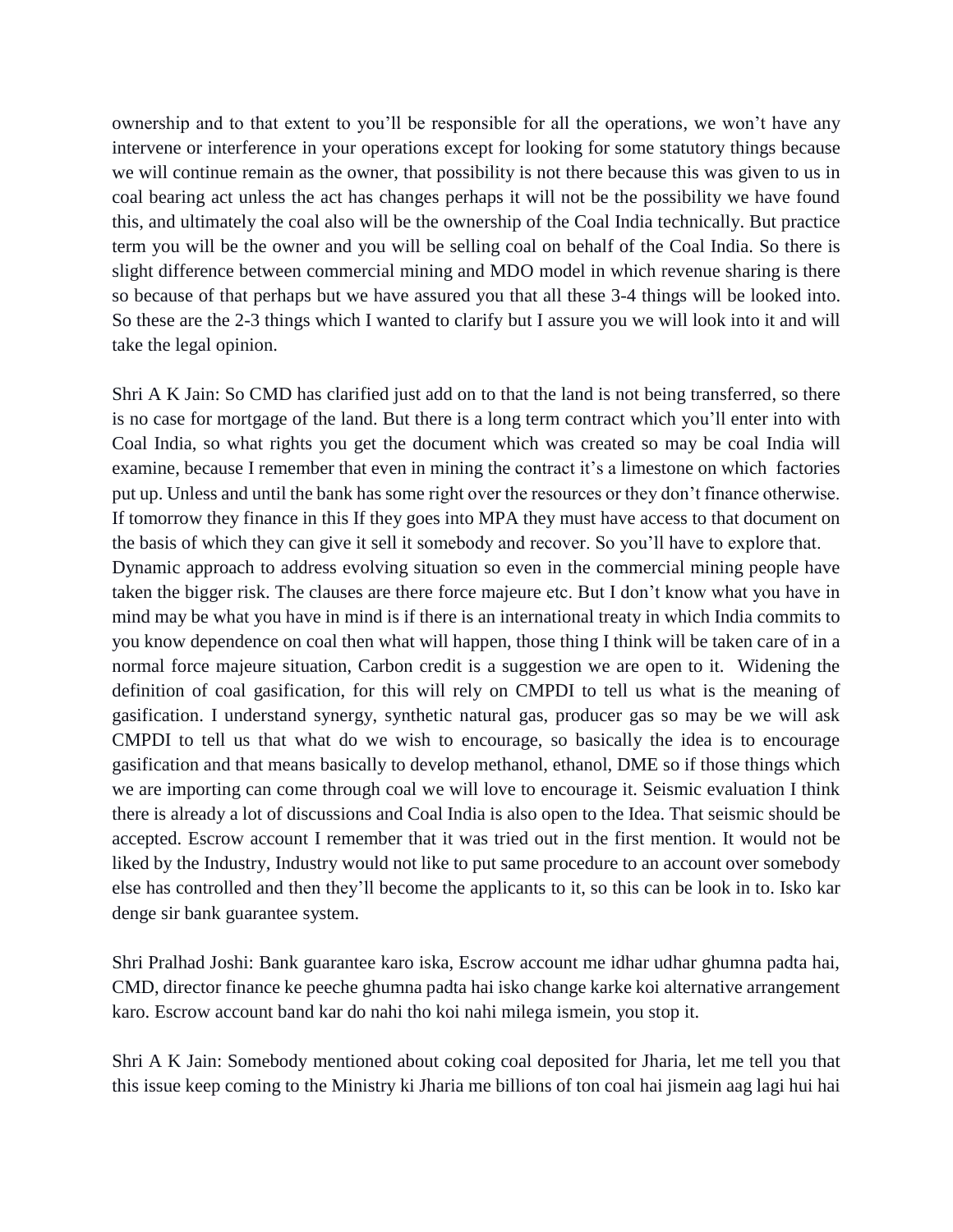tho kai baar examine kara liya hai, may be in lunch time you can talk to CMD of CMPDI who has good knowledge of it. There is some cooking coal but vo billions of tons wali baat nahi hai and uski ke kuch tender tho is round me bhi aaye hue hai. Infact we are open to it agar aap Coal India ki jo band mines hai vo bhi agar aap samjhte hai or bhi introduce honi chahiye you can give suggestions to CMD coal India he'll happy to this. Prebid conference me aap or bhi bata sakte hai. CMD Coal India ke man me ye bhi hai ki jo inke pass lands hai abhi jinke mines nahi khuli hai agar ye unko na kholna chahte ho I think version mines ke baare me bhi aap soch rahe hai that could be surface three of the reforms. That previously unworked but land held by Coal India. Under the CB act tho usme bhi agar kuch areas ho BCCL ke to vo open kiye ja sakte hai. Coal training platform and price discovering par hum log bahut tezi se kaam kar rahe hai. Mr. Reddy met me also somedays back, we have put CRISIL on this job tho abhi coal India ka ek trading platform Coal India khud develop kar raha hai CMPDI se uske pahle M-junction ka platform hai lekin usmein single seller hai. Coal India is the only seller multiple buyers but I understand from gentleman who spoke that soon all these people have taken the commercial mines. Also want the platform jin par multiple sellers and multiple buyers ho. So that should be in place by 31st March next year we are hopeful for that. Ek uske liye regulatory framework chahiye hoga uske liye vo hum alag se baat karenge. Promote IGCC technology it's a good idea ultra supercritical ke baad IGCC ne aana tha so that in ministry of power promoting it but I think its very expensive. So that if someone will develop we'll be very happy kuki hamara koyala fir vanhi ke vanhi Jal jayega, koyale me bhada bahut lagta hai freight ka agar freight ka incidence na ho tho coal ki economics hi change ho jati hai tho we encourage it so you can let us know if something you want us to do to encourage this technology. Thank you.

Shri Pralhad Joshi: Main sampat me ek hi sentence bolna chata hu jo man me win-win situation rakhte hue aap jo suggestion dete hai ministry is open, you can suggest us, ministry is open and Coal India is also open, that much I can assure you, but win-win situation rehna chahiye.

Anchor: I believe most of the issues were raised were addressed primarily. As we move towards the end of this engaging discussion and dissertation. We will now present mementos as token of gratitude and appreciation. Request Shri Pramod Agarwal, Chairman Coal India Ltd. to please present a momento to our Chief Guest Shri Pralhad Joshi, Hon'ble Minister of Coal and Mines and Parliamentary Affairs Government of India. A memento for our Guest of Honour Shri Raosahib Patil Danve Hon'ble Minister of State for Rail, Coal and Mines, Government of India, and a memento for Dr. A. K Jain Secretary Ministry of Coal, Government of India. Thank you Mr. Agarwal. I will now request Shri B Veera Reddy, Director Technical Coal India Ltd, to please present a memento to Shri Pramod Agarwal, Chairman Coal India Ltd. Shri M. Nagaraju, Additional Secretary Ministry of Coal, Government of India and Shri Manoj Kumar, Chairman and Managing Director CMDPIL, Shri Thomas Cherian, Managing Director of Essel Mining and Industries Ltd., Shri Vinay Praksah, Director Adani Enterprises and CEO Natural Resources, Shri